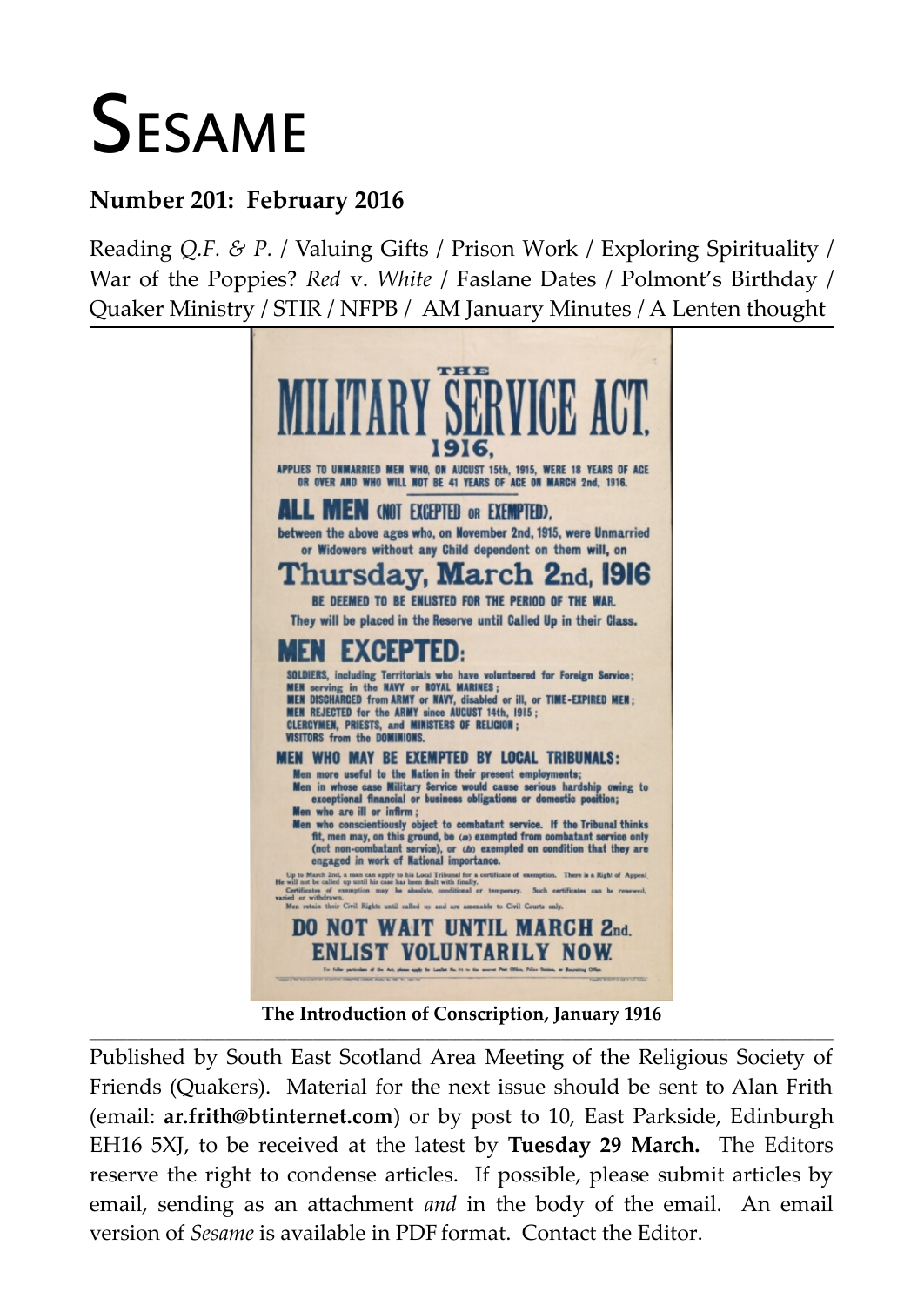# SOUTH EAST SCOTLAND AREA MEETING

#### **The next Area Meeting will be held at Edinburgh Meeting House on Saturday, 27 February, 2016, starting at 11 am. Coffee will be available from 10.30 am –** *PLEASE BRING <sup>A</sup> PACKED LUNCH.*

The morning session will be an exploration, led by Michael Hutchinson, clerk of West Scotland AM and previously assistant recording clerk of Britain Yearly Meeting, of Quaker 'concern' and the related process of personal and corporate discernment. When an individual Friend (or attender) feels strongly about an issue and wishes to take action on it, how do they share this effectively in a Quaker context? How does the Local Meeting discern whether this is a concern which might be adopted by Quakers more widely, perhaps at Area Meeting level or perhaps even nationally? Do we have appropriate channels of communication, listening and empowerment in place?

We shall spend much of the afternoon receiving and giving initial response to the report of the STIR group, which has been exploring how our Area Meeting has been working. After receiving their report, we shall spend about 45 minutes in groups responding to it. It will be very helpful if you are able to come to this session with heart and mind prepared. **Please be familiar with the first part of Chapter 4 of** *Quaker Faith & Practice* **and especially with 4.02, copied in part opposite.**

**Phil Lucas, clerk**

*We would like to send a very big thank you to everyone in Area Meeting and Central Edinburgh meeting for the wonderful loving gifts of kind words, pictures, drawings, creations, cards and the large contribution to our new garden for our retirement from the Meeting House.* 

\_\_\_\_\_\_\_\_\_\_\_\_\_\_\_\_\_\_\_\_\_\_\_\_\_\_\_\_\_\_\_\_\_\_\_\_\_\_\_\_\_\_\_\_\_\_\_\_\_\_\_\_\_\_\_\_\_\_\_\_\_\_\_\_\_\_\_\_\_\_\_\_\_\_\_\_\_\_\_\_\_\_\_\_\_\_\_\_\_\_\_\_\_\_\_\_\_\_\_\_\_\_\_\_\_\_\_\_\_\_\_\_\_\_\_\_\_\_\_\_\_\_\_\_\_\_\_\_\_\_\_\_\_\_\_\_\_\_\_\_\_\_\_\_\_\_\_\_\_\_\_\_\_\_\_\_\_\_\_\_\_\_\_\_\_\_\_\_\_\_\_\_\_\_\_\_\_\_\_\_\_\_\_\_\_\_\_\_\_\_\_\_\_\_\_\_\_\_\_\_\_\_\_\_\_\_\_\_\_\_\_\_\_\_\_\_\_\_\_\_\_\_\_\_\_\_\_\_\_\_\_\_\_\_\_\_\_\_\_\_

*We hope that some of you will come and visit if you are in the area. For those who would like to keep in touch our new address is:*

**6, Reidhaven Crescent, Findochty, Buckie, Morayshire AB56 4QG**

*Tel.* **01542 834542** *and new email* **[buxched.ab@gmail.com](mailto:buxched.ab@gmail.com)**

*In love and Friendship,* **Anthony & Sue Buxton**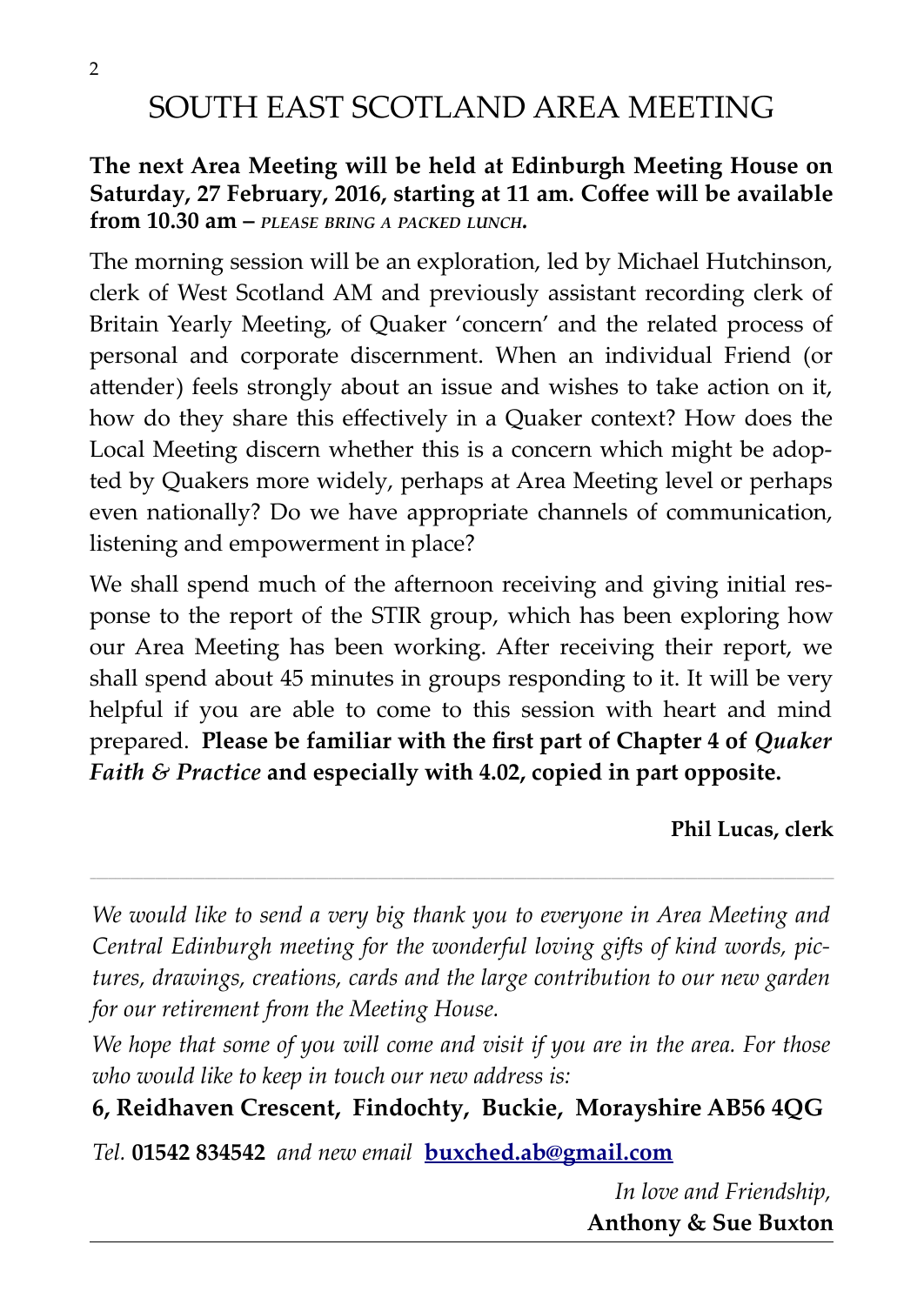*is the primary meeting for church affairs in Britain Yearly Meeting. Its role is to develop and maintain a community of Friends, a family of local meetings who gather for worship and spiritual enrichment. It should provide that balance between worship, mutual support, administration, learning, deliberation and social life which can make its meetings enjoyable occasions and build up the spiritual life of its members.*

*"Area meetings act as facilitators and co-ordinators, ensuring that their constituent local meetings have access to opportunities for fellowship, spiritual development, and spiritual and pastoral care, including the care of children and young people. They also provide mutual support through the shared testing of concerns."*

*Q.F. & P., 4.02*

## **Draft Agenda**

- 1. Worship
- 2. Welcome and attendance
- 3. [*11.20 am 1 pm*] *Concern and corporate discernment*  Michael Hutchinson

Lunch: 1 pm – 1.45 pm (please bring your own)

4. Minutes of last meeting held 10 January 2016

5. Matters arising:

- a) Correction to minute 2015/11/13a
- b) Edinburgh Interfaith Association (minutes 2015/11/08 & 2016/01/04a)
- c) Our prison ministry (minute 2016/01/08)
- d) Britain Yearly Meeting 2016 (minute 2016/01/13)
- 6. [*2 pm 3.30 pm*] *The future of our Area Meeting* reception of the STIR group report [*See p. 18*]
- 7. Meeting for Sufferings brief report
- 8. Membership matters
- 9. Appointments
- 10. Correspondence and notices
- 11. Closing minute

Tea: 4.30 pm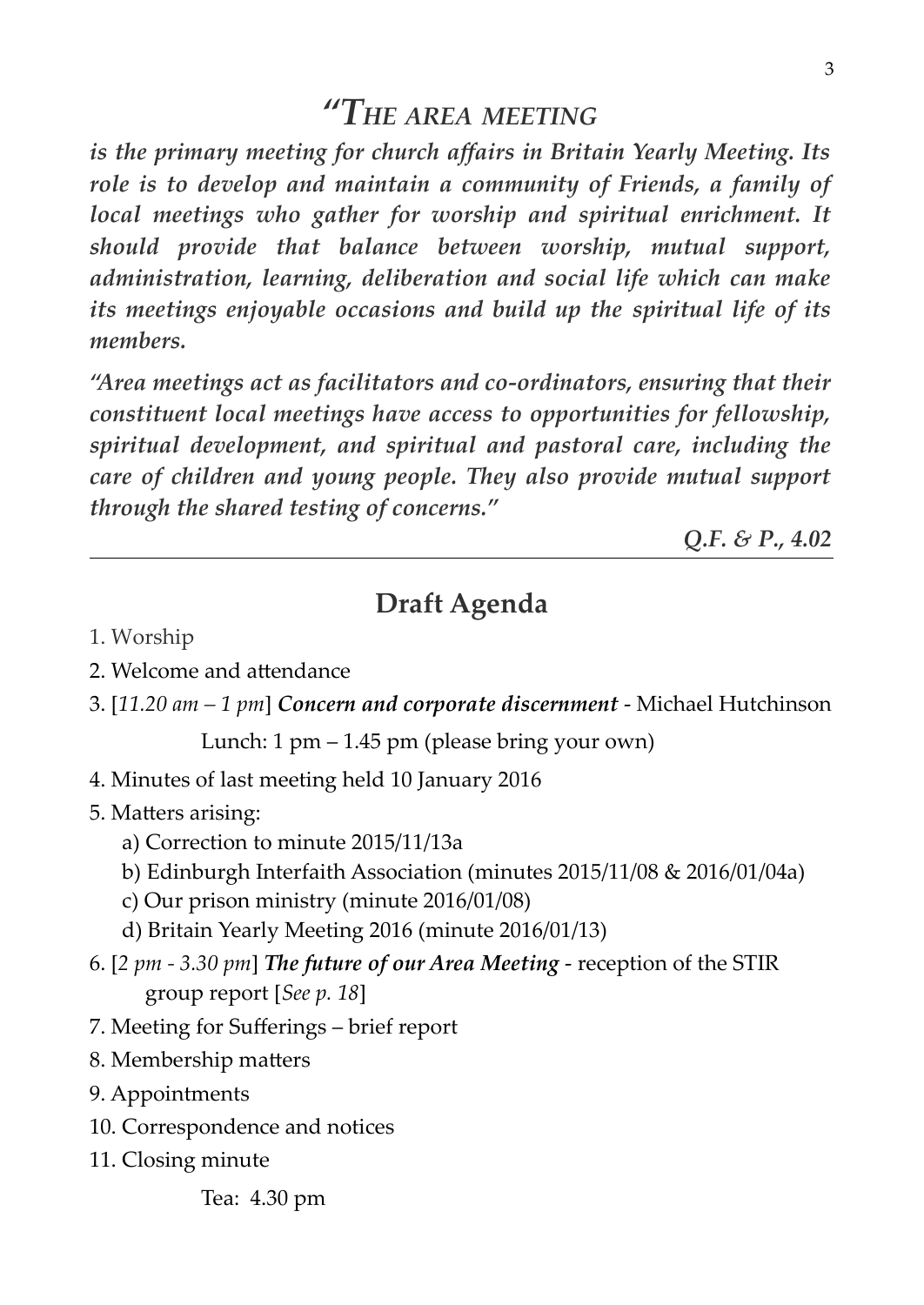**EDITORIAL**

4

#### *Lest We Forget*

The Military Service Act 1916 was hustled through Parliament in January of that year, using "[a] blend of history and deception, of bogus precedent and heroic tradition"<sup>1</sup>; its provisions were outlined in the poster shown on page 1. A leader in *The Guardian* on 27 January this year (the anniversary of its receiving the royal assent) asserted that, as well as bringing in conscription, the Act "also introduced the concept of conscientious objection to the law" – but not so. The first 'conscientious objectors' to be recognised as such in statute had been parents who resisted having their children vaccinated against smallpox, in terms of the Vaccination Act 1898; that law's system of tribunals to test their objection (superseded in 1907 after proving itself wholly inadequate) was also borrowed in principle by the 1916 Act. Only one member of the Coalition Cabinet – Sir John Simon, the Home Secretary – resigned over the new measure; Labour MPs having opposed its enactment, the Party Conference voted not to agitate for its repeal. That a government was dishonest, and politicians lacked moral courage, may of course seem strange to us now, a hundred years on. (Or not.)

Other things we certainly still live with. The Act "excepted" from military service "clergyman, priests and ministers of religion" (as the poster calls them) and this was a factor in Yearly Meeting's decision in 1924 to discontinue the status of Recorded Minister, lest its holders should claim, or be accorded unasked, exception from conscription. It was far from being the only reason – it had been felt for some time that distinguishing the contributions of some Friends inhibited those of others – but encouraging ministry became a problem to which "British Friends have still not found a wholly adequate solution" as Alastair Heron put it twenty years ago<sup>2</sup>; although active seeking for one goes on [– *see p. 14*].

The centenary of the 1916 Act was marked by events at Westminster and Holyrood; the latter, on 28 January, was arranged by Mairi Campbell-Jack, Friends' Scottish Parliamentary Engagement Officer, and hosted by Patrick Harvie MSP. It was not concerned with political process or religious consequences, but focused on the experience of Conscientious Objectors; rightly, since, as the first speaker put it, "anyone seeking heroes need look no further than the 16,000 C.O.s"; and it is fitting that their courage be acknowledged. Gratifying too (perhaps) that this should be said by an 'establishment' figure (he, Trevor Royle, the journalist and military historian, sits on the Government's Scottish Commemorations Panel overseeing centenary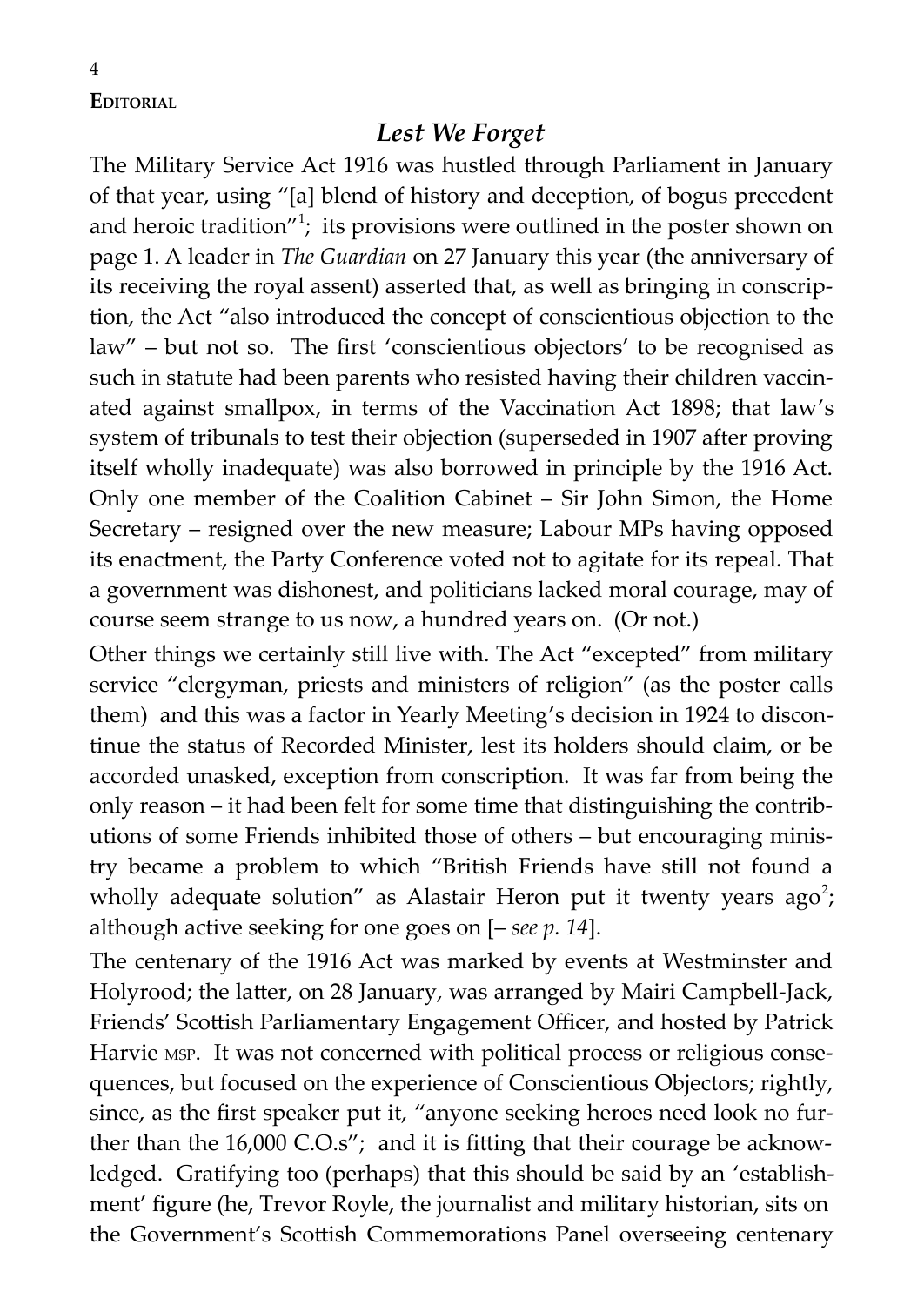celebrations in 2014-18); for all that it is obviously easier to praise longdead protesters of long-won causes than living, breathing trouble-makers. Not, of course, that the C.O.s of the First World War are all *that* long dead;

and it is questionable, too, that their cause *has* been won, except to the extent (hardly negligible) that subsequent generations of war-resisters have had an easier time of it because of their stance. Bertrand Russell, however, was in no doubt as to their achievement: at the final public meeting of the No-Conscription Fellowship, on 30 November 1919, he said it had been

*completely victorious in its stand for freedom [...] The whole power of the State has not been able to compel the members of the N-CF to kill or help in killing. In winning this victory you have won an even greater victory; you have won a victory for the sense of human worth, for the realisation of the value of each individual soul. It is that, above all, that we must assert and put before the world, that sense that each human soul [...] has within him [*sic*] something sacred, something that must not be warped and destroyed by the imposition of outside forces*. 3

Well – asserting "human worth" had not helped the four Quaker MPs to keep their seats in the 1918 election – all had been ousted – and Russell himself, having had his Cambridge fellowship withdrawn in 1916, was not able to re-enter academe, at least in the UK. For others who found themselves likewise barred from their pre-war employment, but lacked the opportunities open to the brother of an earl, it must have been hard to feel victorious. Suffering did not end with the release of the last C.O. from jail.

Yet even while former "conchies" were shunned, their message was heard. C. E. Montague, an over-age volunteer in 1914 who had risen to the rank of captain, wrote in 1922 of the "five or six million ex-soldiers …[who were] the most determined peace party that ever existed in Britain"; metaphorically at least, they would "clap the darbies [handcuffs]" on all future warmongers<sup>4</sup>. The red poppy was their emblem, then. But now? [See p. 12] At risk of seeming churlish – we should be wary of official praise of C.O.s. For if hailing them as heroes co-opts (*conscripts* even) their memory to being part of the tale of a tolerant, democratic, peace-loving UK (whose nuclear weapons only deter terrorists and preserve jobs) it dishonours them. Heroism, like patriotism, is not enough.

- 1. John Rae *Conscience & Politics: The British Government and the Conscientious Objectors to Military Service 1916-1919,* Oxford University Press, 1970, p. 35.
- 2. Alastair Heron *Quakers in Britain: a century of change 1895-1995*, Curlew Graphics, 1995, p. 43
- 3. *Quoted in* David Boulton *Objection Overruled*, MacGibbon & Kee, 1967, p. 291.
- 4. C. E. Montague *Disenchantment*, Chatto & Windus, 1922: 1924 edn, p. 228.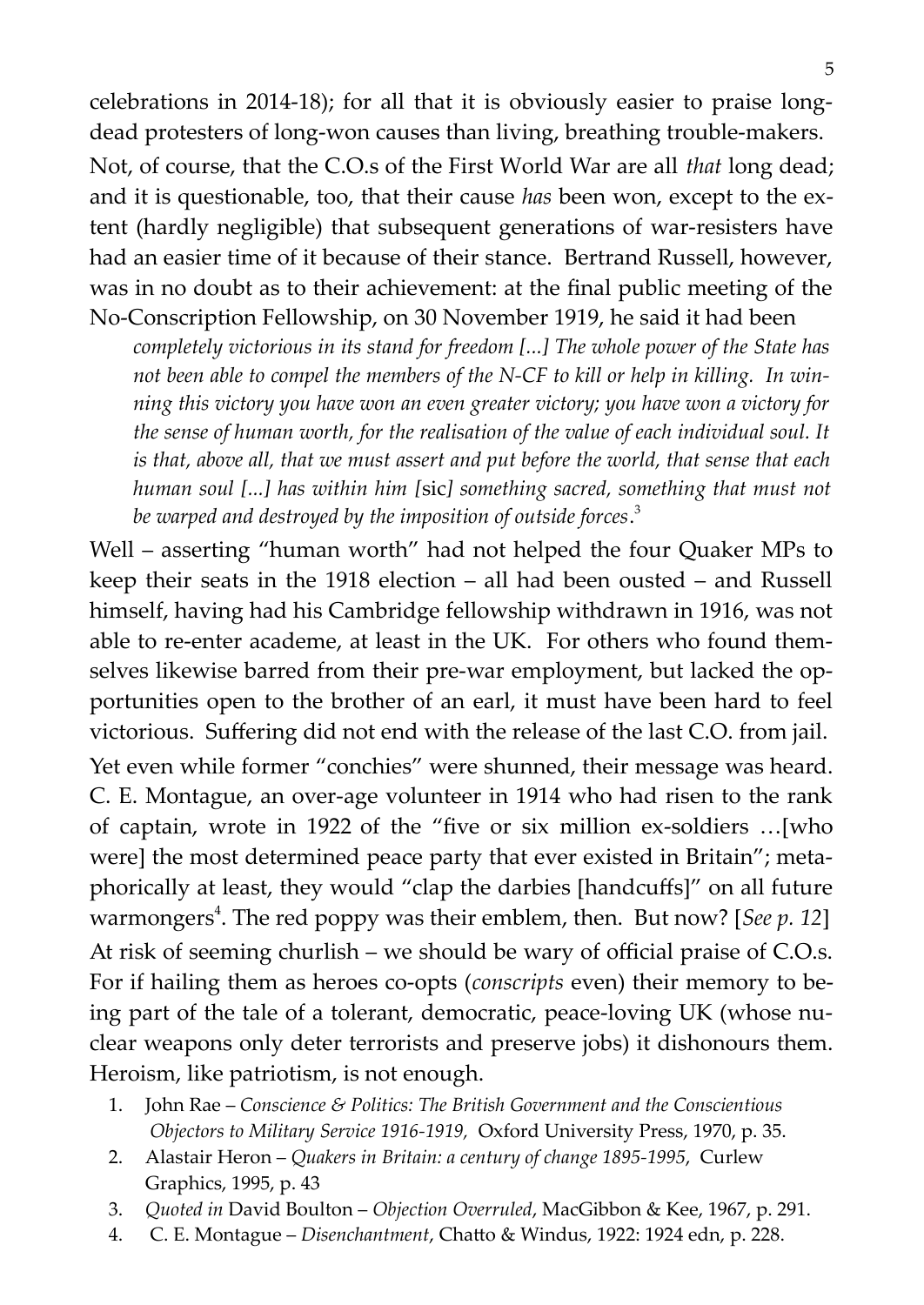6

# *So, how's it going in your meeting?*

How is *what* going please? Oh, following the "Reading *Quaker faith & practice*" calendar of course.

Up and down the country meetings are getting together and getting to know *Quaker faith & practice* and each other. Groups are meeting early on Sunday mornings, later on Sunday mornings, on weekdays or evenings, in homes and in Meeting Houses. Some Meetings have had to arrange more than one session to cope with numbers, some groups are a faithful few.

In some Meetings Elders lead the group, in others an interested Friend, in some Friends just come together. It's easier than you might think to volunteer to facilitate a group, there is a step-by-step guide with suggested activities on the "Being Friends Together" website where the "Reading *Quaker faith & practice*" resources are free.

For many Friends these reading sessions are a journey of exploration and a great joy. Some Meetings have used them to encourage Attenders to learn more and to ask questions, and some have discovered that ministry in Meeting for Worship has deepened.

It's not too late to join in, it's not too late to ask your Meeting to start a group or even to start one yourself. Your Meeting could also book a 'Woodbrooke on the Road' day to explore the book together. And if you find yourself far from your Meeting, you can just read alone or look at the "Being Friends Together" website. Did I mention that the "Reading *Quaker faith & practice*" resources are free? There you can find help to follow the reading programme as an individual.

Be a part of the conversation, discover how *Quaker faith & practice* speaks to you and to others. On the way we may learn from the stories that other Friends bring and find the love that binds us together in our faith.

> **Sheila Houldin** Revision Preparation Group

*The suggested reading for March is Chapter 10:* Belonging to a Quaker meeting*, and Chapter 11:* Membership. *The full calendar is online at* **http://qfp.quaker.org.uk/reading/calendar/**.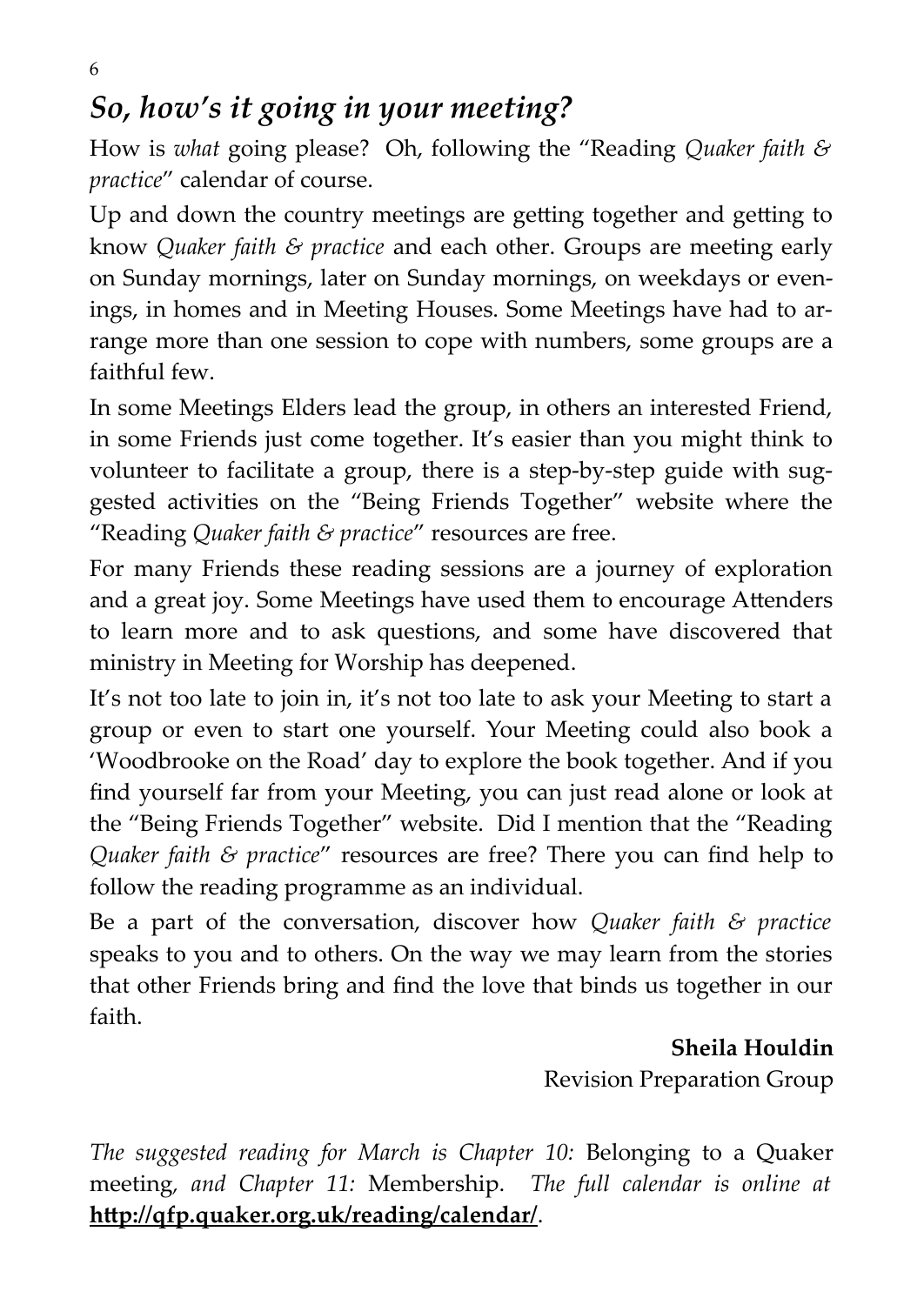## **On Valuing our own Gifts and Service**

*From being an unenthusiastic youth ("I frequented meetings and the greater part of my time I slept" –* Q.F. & P. *19.60) Samuel Bownas (1676-1753) became a celebrated Quaker minister: one of the first to be 'recorded' as such when the practice began in the 1730s, he was known for the depth and wisdom of his spoken contributions. This comes from a work addressed to would-be ministers, but his comments apply to all: note that "he or she" is in the original. (The reference to Aquilla and Priscilla is to a couple who held meetings in their home: at Corinth where Paul stayed with them [Acts 18:2] and at other times, apparently, in Rome [Romans 16:3] and "in Asia" [1 Corinthians 16:19].)*

Some are always repining, and thinking meanly of their gifts and services, which is a wrong mind; and where it prevails will do hurt, and hinder our improvement and growth. We ought to consider that every gift of God is good and ought to be regarded as such. He or she that has the smallest and least degree of a gift in the ministry, as they wait in it, and mind to keep to it, and neither on the one hand go before it, nor on the other neglect it, but carefully mind the openings of it and follow its leadings, they will in due time by experience find an enlargement both of matter and spiritual understanding, which will give them great encouragement to go on. I have known sundry such become able ministers, and of very great service in the church; and I have known others, as well as myself, that have begun very poor, and seemed contemptible and mean in the eyes of their friends, nay, have been advised to desist, as not being called to that work, nor qualified for such service, which is very wounding and discouraging. In which time some kind sympathizing Aquilla or Priscilla have been concerned to heal the wound, by instructing more perfectly in the way of the ministry, by giving proper advice and encouragement to go on in the work under the government of the divine Spirit, with a meek and humble conduct; advising on the one hand not to take too much notice of what others say in dispraise of thy service, but endeavouring to remove their objections by a prudent behaviour; nor on the other, too much regarding what may be said in commendation thereof. For without exercising judgment, the former may cast down too much, and the latter may exalt the mind above its place.

*A Description of the Qualities Necessary to a Gospel Minister*, 1750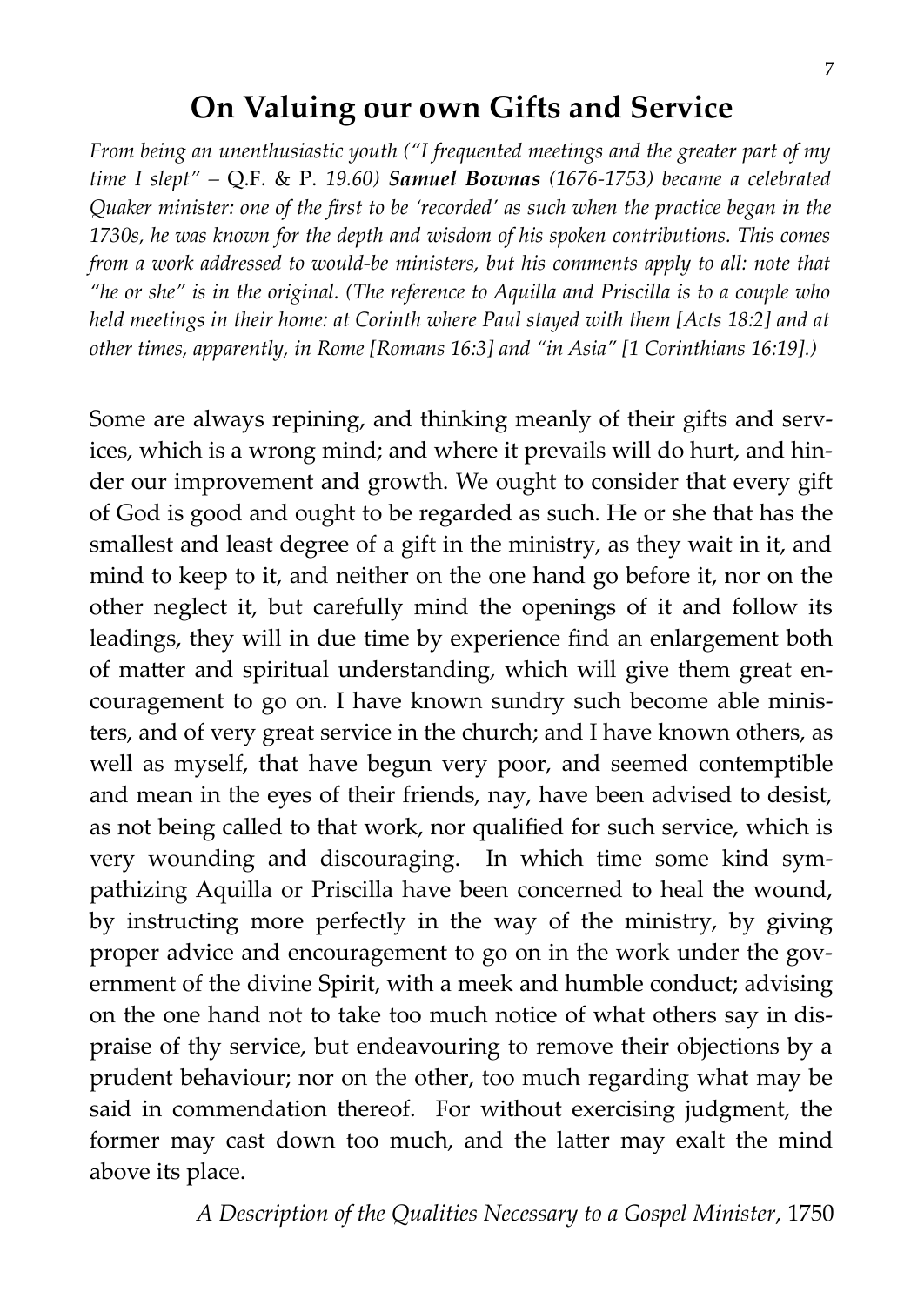I am now at the end of my second triennium of this service.

The main threads of our ministry for Edinburgh Prison have really remained substantially unchanged over this last year. Financial help has been requested for 33 newly-remanded prisoners, and £260 has been given to them – sometimes five pounds, at other times ten, depending on needs. The chaplains continue always to thank us for our donations to the specified prisoners – they say that the prisoners really appreciate this service and so do they. I am well-acquainted with the staff on the cash-desk – they recall my name and details more quickly than I do!

A cordial relationship has also been maintained with the staff of the Visitor's Centre – we provided a quantity of good quality art materials – paints, paper, brushes – which are very much appreciated. The manager particularly commented on the brushes; she said that so many which are given to the children are of poor quality, but those which we gave are lasting and effective. We spent just under £123 on these materials, and £95 on another small table and chairs for the play-area.

The staff at the Visitor's Centre had said some time ago that there was a real need for good-quality books which could be used to support projects and personal reading within the centre. I approached my former colleagues in the City Library Service, and they really did come up trumps – boxes of lovely books about environmental studies, wildlife, sports – and quantities of picture-books.

Security has been noticeably tightened over the last few years. I can no longer see any prisoner who wishes to see me, in the previous venue of the chaplaincy centre  $-$  I have to meet them in a glass-walled room where they can be seen at all times – and so do the other chaplains. However, it has to be said that the prison itself is far more welcoming than it used to be – the entrance has been modernised so that it is very similar to an airport; facilities for play and seating for very young children are in situ, and the atmosphere is non-threatening and friendly. The prison service has worked very hard to ensure this is so.

For the future, there is a possibility that we may be able to take part in facilitating some worship-groups. Elizabeth Allen, from our Area Meeting and Robin Baker, of Perth Meeting, had a meeting with the Chaplain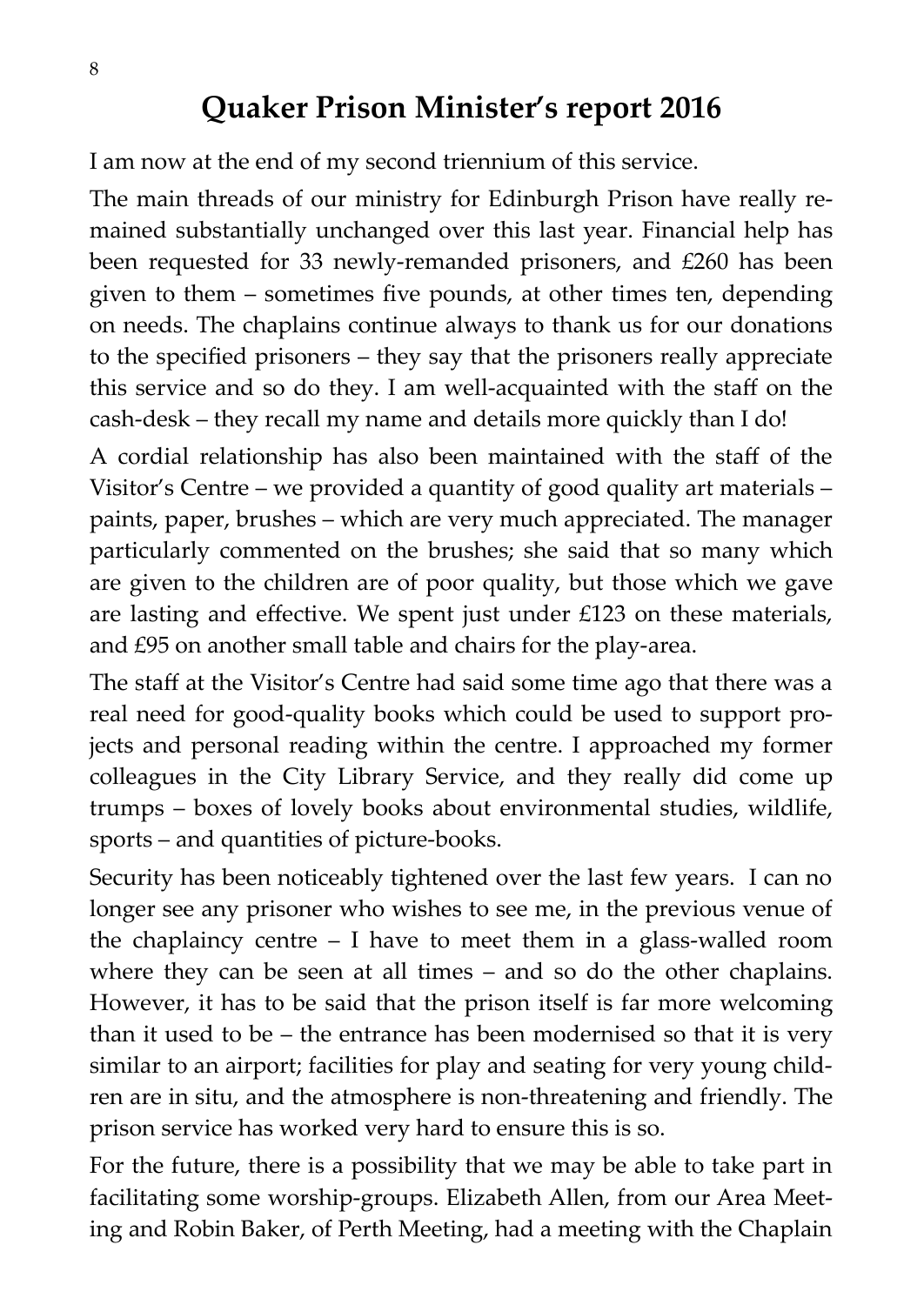for the Scottish Prison Service to discuss possibilities for Quaker chaplaincy within the prison service – they did this on behalf of General Meeting for Scotland. I continue to be asked to services for "special" occasions – Easter and Christmas.

I do feel that the work which we have been doing in Edinburgh Prison is worthwhile and important to the recipients. I do hope that we can continue it. And I do hope that those Friends who continue it for us will enjoy it as much as I have.

#### **Margaret Mortimer**

## **"A light for those who dwell in darkness"**

was the title of the BBC Radio 4 Sunday Worship on 31 January, which came from HMP Long Lartin in Worcestershire. One of the presenters was Judith Roles, one of the two Quaker Chaplains at the prison; the programme also featured prisoner testimony from a man who described Meeting for Worship as the highlight of his week. The recording is available on the BBC iPlayer until the end of February, so if you are quick you may catch it – go to **http://www.bbc.co.uk/programmes/b06z1zdp** (where there is also a full transcript).

## *Elizabeth Seale Carnall, 17. vii. 1935 - 23. xii. 2015*

*At the memorial meeting in Edinburgh, Pam Brunt of St Andrews read this poem of Elizabeth's which was incorporated into the Quaker Women's Group's Swarthmore Lecture,* Bringing the Invisible into the Light *(1986).*

# *The Names of God*

| God is our mother,       | Source and Completion, |  |  |  |
|--------------------------|------------------------|--|--|--|
| Father, brother          | Beginning and End.     |  |  |  |
| Sister,                  | These are words        |  |  |  |
| And any other            | For the Word.          |  |  |  |
| Name                     |                        |  |  |  |
| That God chooses         | Forgive us,            |  |  |  |
| To give us.              | For we know not        |  |  |  |
|                          | What they mean,        |  |  |  |
| Compassionate, Merciful, | Unless we feel         |  |  |  |
| Loving and Just,         | Where words come from. |  |  |  |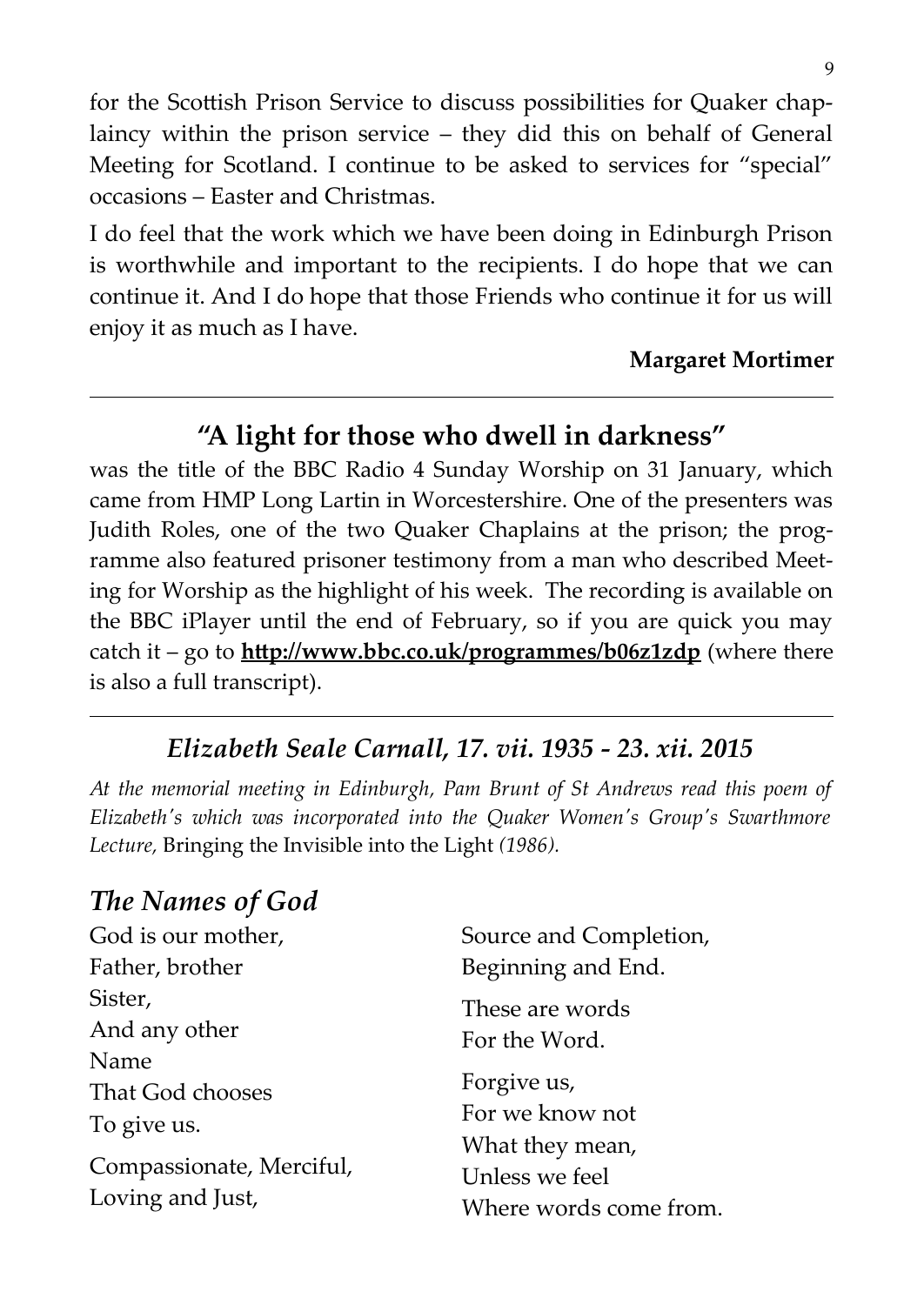## **EXPLORING SPIRITUALITY 2016** *Diverse Concepts and Experience*

*Sessions on the theme of 'Exploring Spirituality' will be held at the Quaker Meeting House, 7 Victoria Terrace, Edinburgh, EH1 2JL. They are intended to be of interest not only to Quakers, but also other spiritual seekers. All are welcome. Admission is free, but donations towards expenses will be gratefully accepted. Each session will probably comprise a talk, questions & answers, sharing experiences and discussion, and a time of meditation or silent worship. They will take place monthly on a Saturday afternoon, from 2.30-4.30 pm. Tea/coffee will be available for a modest charge from 2.00 - 2.30 pm. [The first session, Reconciling Spirituality and Science, led by Bob Harwood was on 6 February.]*

## 2. **12 March – Rev. Paul Newton:** *Rudolf Steiner and Modern Spirituality***.**

Rudolf Steiner (1861-1925) developed Anthroposophy as a modern 'spiritual science'. We will explore the spirituality and the understanding of human and word development underpinning the well-known practical fruits (Steiner Education, Biodynamic Agriculture, etc.).

*Rev. Paul Newton works in Edinburgh as a priest of the Christian Community (Movement for Religious Renewal). He has been involved with Anthroposophy in the UK and the US over the last 20 years.*

#### 3. **2 April 2016 – Simon Jackson:** *Fuzzy definitions and personal choice***.**

Ben Pink Dandelion's Swarthmore Lecture, 'Open for Transformation', was delivered at Britain Yearly Meeting 2014. Ben characterises Quakerism at its core as being based in the reality of spiritual experience, which is prioritised over doctrine. However, he suggests that the absence of teaching Quakerism within the Society of Friends has allowed everything to be questioned and related to personal choice. Some questions emerge – can Quakerism be taught, or, is it 'caught' by association and intuition?

It is hoped to be able to show a video of the Lecture.

*Simon Jackson trained in Art at St Martin's School, London, then as an Art Therapist at St Albans. He later obtained a degree in the Philosophy and Ethics of Mental Health at Warwick University in 2005, before moving to Scotland, where he became a Quaker in 2008, attending Central Edinburgh meeting.*

## 4. **7 May – Helen Holt:** *Mysticism, psychology and Rufus Jones***.**

Today's Liberal Quakerism owes much to Rufus Jones and his psychologically informed interpretation of Quakerism as a mystical religion.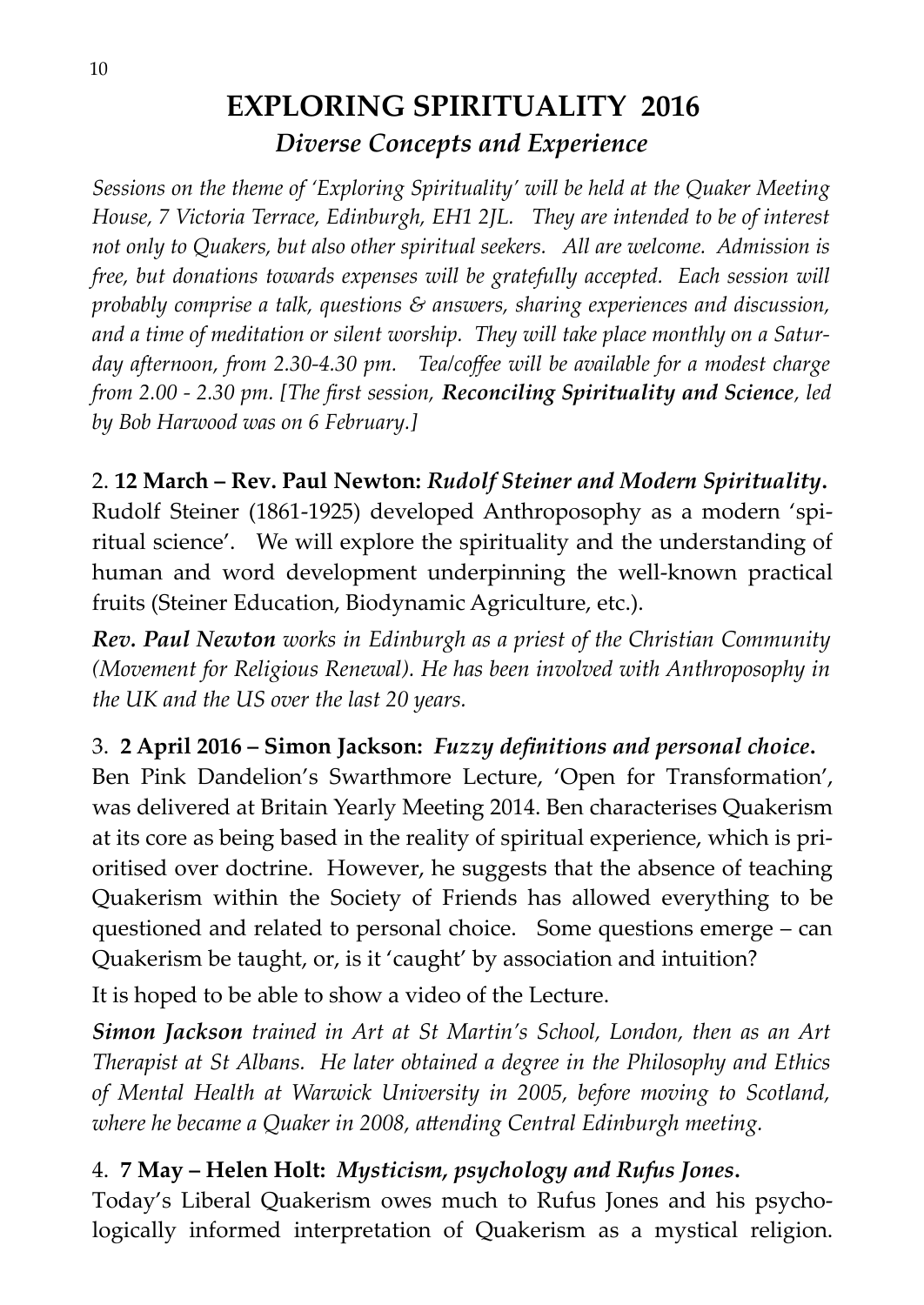This session will provide an introduction to his thought and the opportunity to reflect on some of his ideas in small groups.

*Having spent 20 years working as a scientific copy-editor while studying theology and spirituality in her spare time, Helen Holt decided to combine her interests in 2013 by embarking on an M.Sc in Science and Religion at Edinburgh University. Somewhat unexpectedly, her studies led her to Quakerism. She is now an attender at Tweeddale Meeting and a Ph.D candidate investigating how Rufus Jones related mysticism and psychology.*

## 5. **25 June – Jim Pym:** *The Message of the Myth***.**

In 1988, Joseph Campbell, the distinguished scholar of 'myth', gave six hour-long recorded conversations with veteran journalist, Bill Moyers, entitled 'The Power of the Myth'. The second of these will be shown here. Jim will conduct the discussion that will follow the video. Myth is a language that speaks directly to the heart, and is an interesting reflection of mysticism.

*Jim Pym has had a life-long interest in comparative religion, especially Buddhism and Quakerism, and particularly from a mystical point of view, which leads naturally into his interest in, and vocation for, spiritual healing.*

## 6. **16 July – Janet Saunders:** *Playing with the cosmos: The journey of the soul from Plato to Ficino***.**

Our ideas about the cosmos can have profound implications for the way we behave towards ourselves and our world. Iain McGilchrist in *The Master and His Emissary* has argued that we, in our society, tend to rely too much on left-brain reasoning and that our relationship with our world has slipped out of balance. It was not always so. We have lost touch with an older cosmology that was the norm for 2,000 years and from India to France. Could there be lessons we can learn from our own deep cultural history that might help us live more balanced lives here and now?

*Janet Saunders is a student at Canterbury Christ Church University studying for an MA in Myth, Cosmology and the Sacred. Her ideas for this talk are drawn from her creative project and studies of the works of Ibn 'Arabi and practice of astrology.*

# *For further information, contact anniemiller15@gmail.com, or 0131 447 3268.*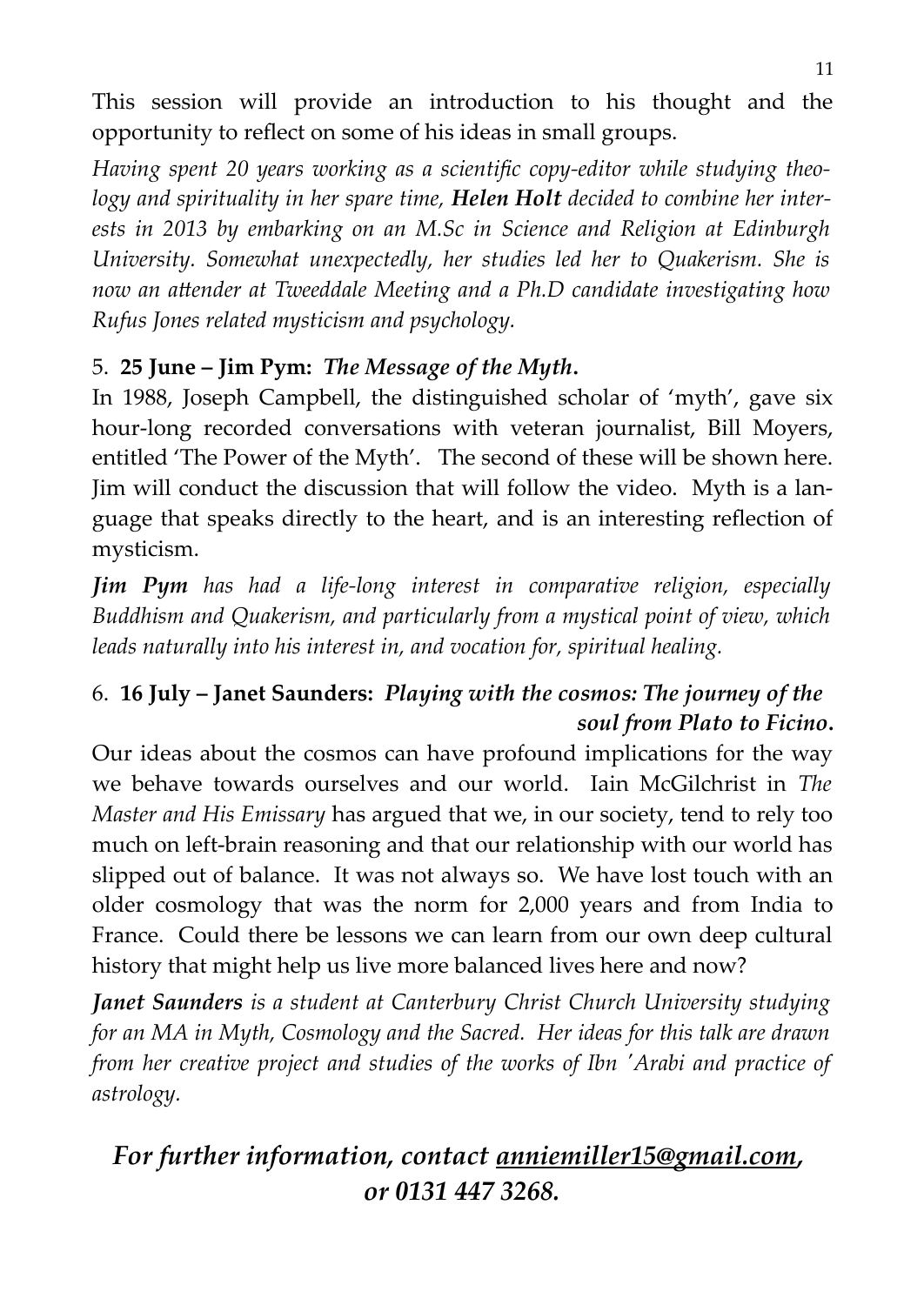## **Poppies and Peace**

At our last Area Meeting, a concern from East Lothian LM was raised about the practice of selling red poppies in the Edinburgh Meeting House. We could not reach agreement, with several Friends speaking movingly of their personal choice to wear a red poppy in November. I respect their wish to do so, and their motivation, although the red poppy trademark has now come to signify something other than purely 'remembrance'. There has been a deliberate, and successful, attempt in recent years to harness it to the notion of 'supporting our troops' and by implication, supporting decisions to send them to war. But that personal choice is I think different in quality from the sale of the poppies in a Meeting House, where a connection is being made between Quakers and the cause.

'Balance' was also mentioned. Some questions arise for me: why do we need balance? We are the Religious Society of Friends, not the BBC. We try to be faithful to the promptings of love and truth in our hearts. Do we have to balance every expression of our testimony with another view? Do we say, 'We seek a right use of the world's resources but of course there's something to be said for exploiting fossil fuels as much as possible'? The world, our world, is out of balance and we need to try to redress that balance. If you want a see-saw to be level, and there's a weight at one end, you don't sit in the middle.

I've been wondering whether the problem we have is not with the red poppy at all, but with the white one. After all, if we didn't promote the white emblem with its message of No More War, I doubt that this question would arise. I don't deny for a moment that the military charities provide necessary help for women and men who have been damaged by their participation in warfare. But would we single out the Earl Haig Fund as a charity especially close to our hearts?

So, what is it about the white poppy? If we believe that it is a divisive and hurtful symbol, that needs 'softening' - why do we sell it? If we believe that its message is in keeping with our long-held testimony against war, why do we feel the need to 'balance' this message? Are we being faithful to our leadings, do we have the courage of our convictions? Or, carried away on the tide of popular sentiment, are we more concerned with what people may think of us? I hope not.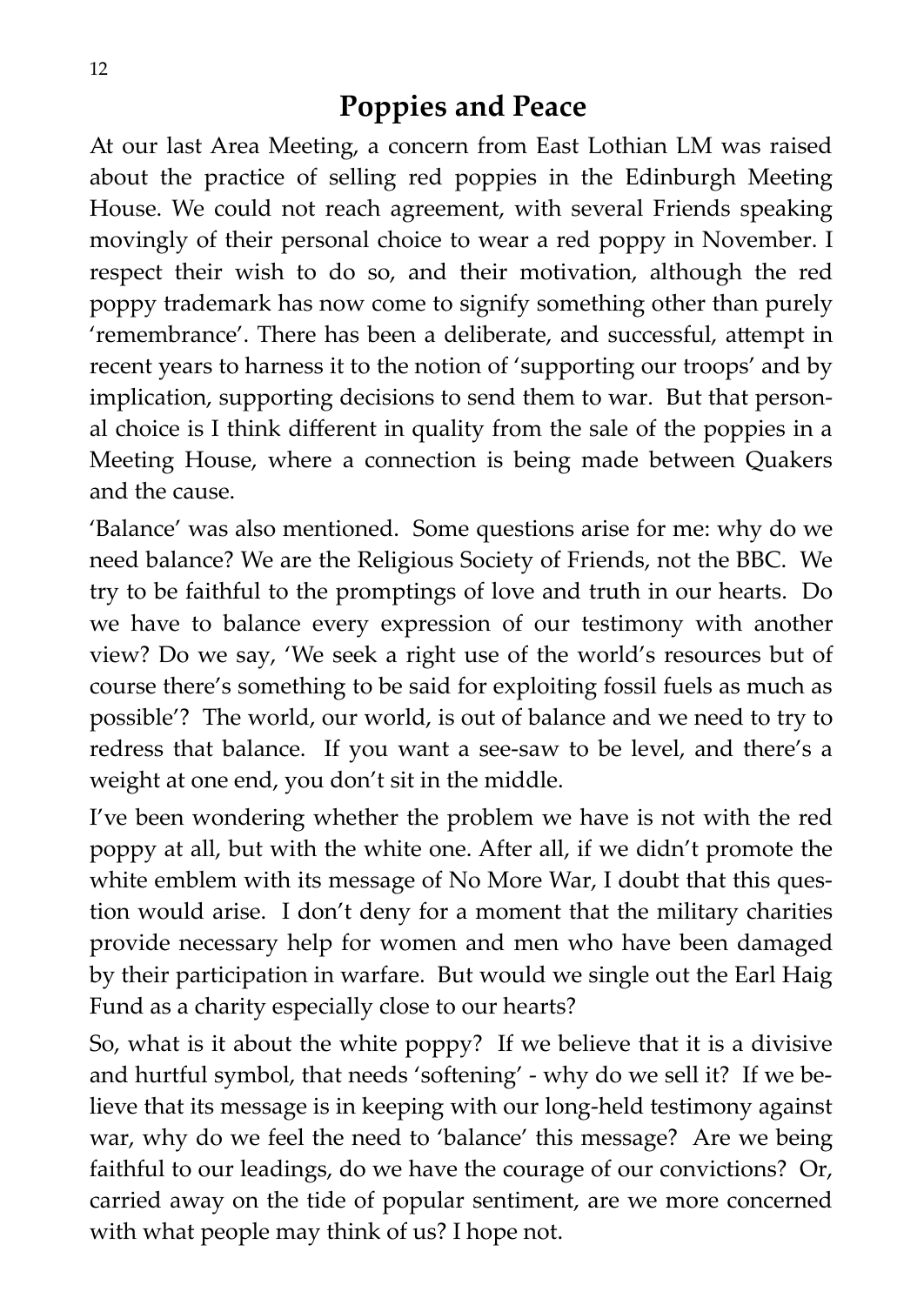I used to wear a red poppy, then a white poppy, then both. Now I wear neither, because each of them seems to mean something I don't want it to mean. I may donate to either or both the Poppy Appeal and the Peace Pledge Union, but choose now not to advertise my decision by wearing a paper flower – at any time of year.

How strange that Quakers, of all people, are exercised by symbols and influenced by times and seasons. Let us always remember the dead, the damaged, the brutalised and the bereaved of all wars, past and present. Guided by the inward voice, let us work for a more peaceful world in whatever way we can, whenever we can.

#### **Jane Pearn**

## **Meeting for Witness – Faslane**

\_\_\_\_\_\_\_\_\_\_\_\_\_\_\_\_\_\_\_\_\_\_\_\_\_\_\_\_\_\_\_\_\_\_\_\_\_\_\_\_\_\_\_\_\_\_\_\_\_\_\_\_\_\_\_\_\_\_\_\_\_\_\_\_\_\_\_\_\_\_\_\_\_\_\_\_\_\_\_\_\_\_\_\_\_\_\_\_\_\_\_\_\_\_\_\_\_\_\_\_\_\_\_\_\_\_\_\_\_\_\_\_\_\_\_\_\_\_\_

On various Sundays throughout the year, Friends hold a meeting for worship outside HMNB Clyde – Faslane, home of the UK's Trident submarines – as a witness to our opposition to these (and all) weapons of mass destruction. The dates for 2016 are:

**20 March 24 April 22 May 19 June 25 September** *&* **13 November** We foregather at the North Gate at 11.00 am. Please come with something to sit on; something to eat before the journey home; and (most important) something that deals with the weather, from rain to midges – some of us take bin bags to keep our feet dry.

To arrive in good time we leave Edinburgh at approximately 8.30 am !

#### **Alison Burnley**

# **POLMONT MEETING IS HAVING <sup>A</sup> BIRTHDAY**

How time flies. Quakers have been worshipping in the Greenpark Centre in Polmont for 30 years and we are planning to celebrate this in a number of ways during 2016. We hope to have a Peace Pole erected in one of our public spaces around Falkirk. We are researching for an exhibition on local WW1 conscientious objectors and also planning an open day/birthday party/celebration. As our plans become clearer we will be passing on more information and we hope to share some of these events with our Area Meeting friends.

#### **Mariot Dallas**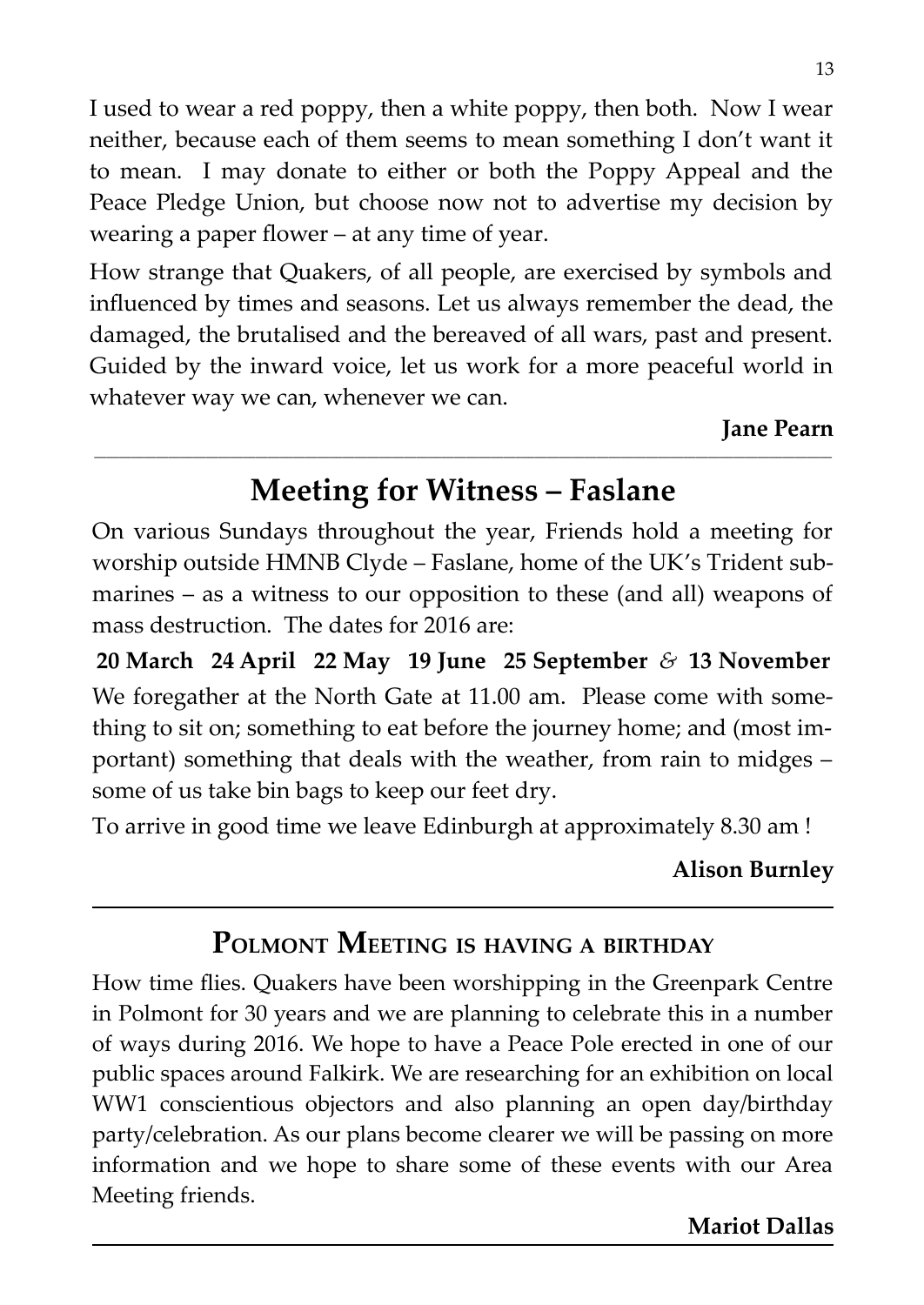# **"What is Quaker Ministry?"**  *Woodbrooke – 27-29 November 2015*

This, my first ever Woodbrooke course, was run by three wise women: Patsy Wilson, Hazel Rowntree and Annique Seddon (as Elder). I had imagined it would focus on *vocal* ministry, and I admit to wondering whether we could fill a whole weekend. I now realise that, of course, we *could* have; but as it was, the event was extremely wide ranging and went further than any of us had expected. Imagine a weekend that explored Quaker history, life stages, the pleasures and pains of vocal ministry, and also gave us the opportunity to experiment with a mini Meeting for Clearness. All this, and almost four hours of free time on the Saturday too. I think I got value for AM's money!

We began by extending a special welcome to one of our number, Ann Brown, who had been sent by her General Meeting, Melbourne Australia, on a tour of the UK that included London, Woodbrooke and the Quaker community at Bamford in the Hope Valley. She brought with her a Travelling Minute: a piece of Quaker tradition which delighted those of us who had not heard of it before. It seems Quakers in Australia use this convention quite frequently but it was a fascinating novelty to many of us; perhaps partly because it was a tangible *thing* which Ann handed to Patsy on that first evening. An actual paper which had come all that distance – how quaint in this digital age!

We went into a session on our Quaker forebears and how they had experienced ministry: living faithful lives, some of them dying for that faith, and forging the way of silent worship and Spirit-led vocal ministry.

We spoke of how to test our leadings:

- Walking experiencing nature, especially big skies;
- For those not able to walk, a meditative activity with the hands, such as knitting, which allows the musing mind to take over;
- Someone else spoke of feeling peace while sitting safely indoors watching raindrops on window glass, or trees moving in the wind, and that this was a time to explore leadings.

The focus on Friday night and Saturday was on how the actions of our lives can be lived and experienced as ministry. I was reminded of how, in conversation with Alistair Cameron, I had said that there was very rarely any ministry at our meeting in Polmont, and he gently corrected me: "You mean *vocal* ministry". I had instantly agreed, trying to look wise, but in fact it was a new thought to me. We were given a lot of opportunity to explore this idea of being patterns and examples, and appreciating the different forms that ministry might take.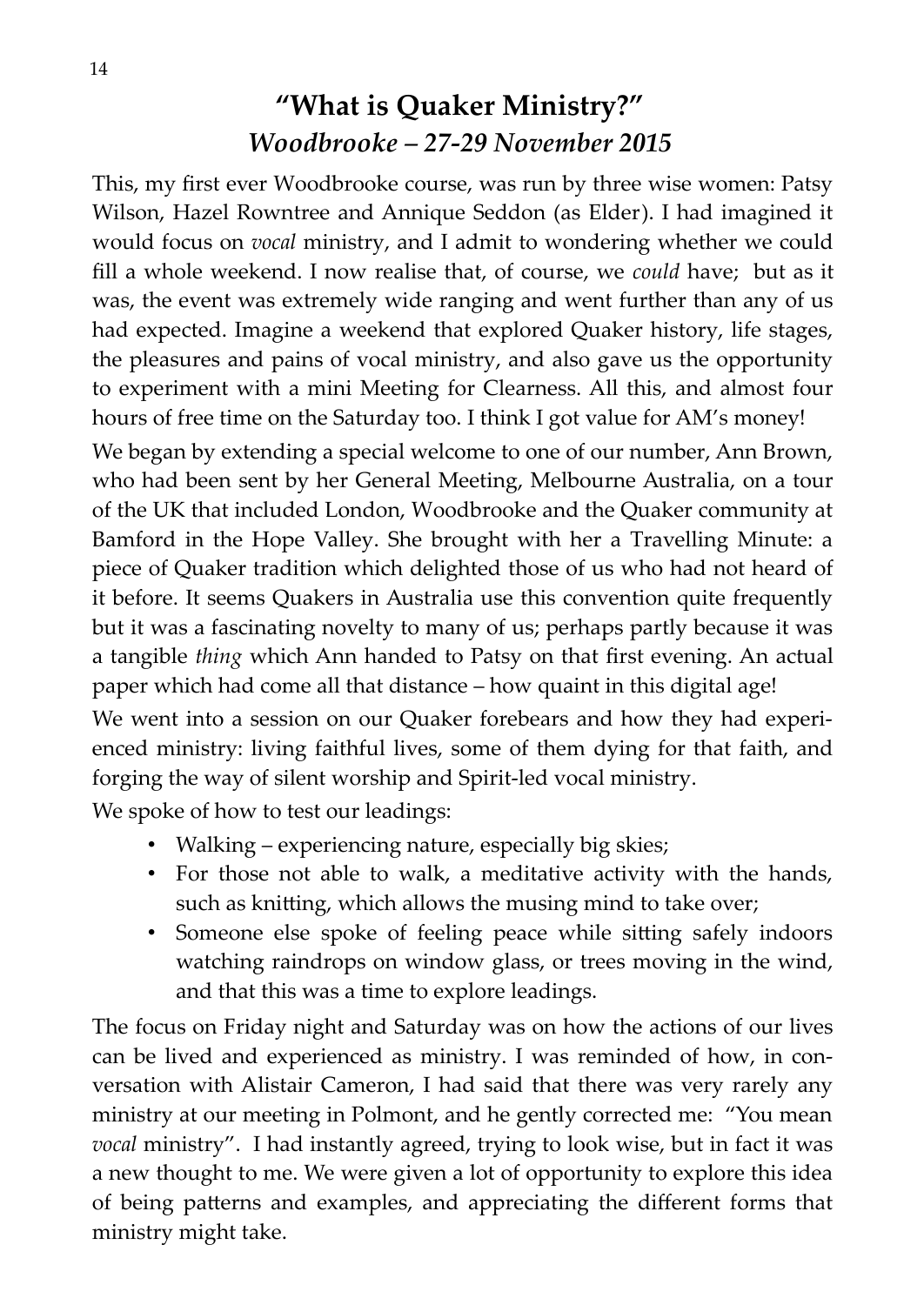#### "**LIFE STAGES"**

Helped by quotes from Thomas Merton and others, we did exercises on what it means to live authentic lives. An illuminating one on "Life Stages", asked what freedoms and restrictions we were currently experiencing in our own lives. It was valuable to be doing this in a very mixed age group – whereas I sometimes feel overwhelmed by the demands on my time, with two small children and a full-time job, there were others beginning to experience the loneliness of later life. While I could look longingly at their clear diaries, so they looked longingly at my jam-covered twins. Most instructive, to be brought anew to a sense of gratitude for what we currently have.

#### "**ARRANGING THE CHAIRS"**

The conversation about our actions *being* our ministry ranged from awe at the early Quaker martyrs, to celebration of people in our own meetings who seem to live entirely for social justice. This soon broadened out into an appreciation of those Friends who take on the seemingly mundane tasks of opening up, arranging chairs, and making sure there is enough milk for teas and coffees. There was an honest debate about this: Some people thought there was something more "dense" about Quaker Ministry, and that to talk of arranging chairs being a form of ministry was to dilute the power of the word. Annique, our Elder for the weekend, suggested that reserving the term for the more elevated, visible or heroic acts, might convince some people that they are not capable of ministry, even as they are actually ministering in a most beautiful way, and others are gratefully receiving it as beautiful ministry. If you have done the inward work, Annique said, the way you put out the chairs, can be done in God. If it is grounded in love, then it is ministry. This idea was received thoughtfully by all present.

#### "**VOCAL MINISTRY"**

On Saturday evening we enjoyed a session on Vocal ministry. We came into the room to discover three tables covered in picture postcards, depicting everything from famous paintings, to photographs of landscapes, to inspiring quotations. Hazel asked us to spend a minute walking around the tables to select a postcard to represent a significant piece of vocal ministry we had given or received at any point. We were then invited (if we wished) to share this with the group. I chose a Picasso, *Dove Flying Over A Rainbow*, which reminded me of my very first Quaker meeting, when someone ministered about Nelson Mandela and the very great hopes resting in him at the time. Someone else spoke of attending a meeting while on holiday and gratefully received ministry in the depths of her grief. When she went to thank the speaker, after meeting, he confessed astonishment that he had been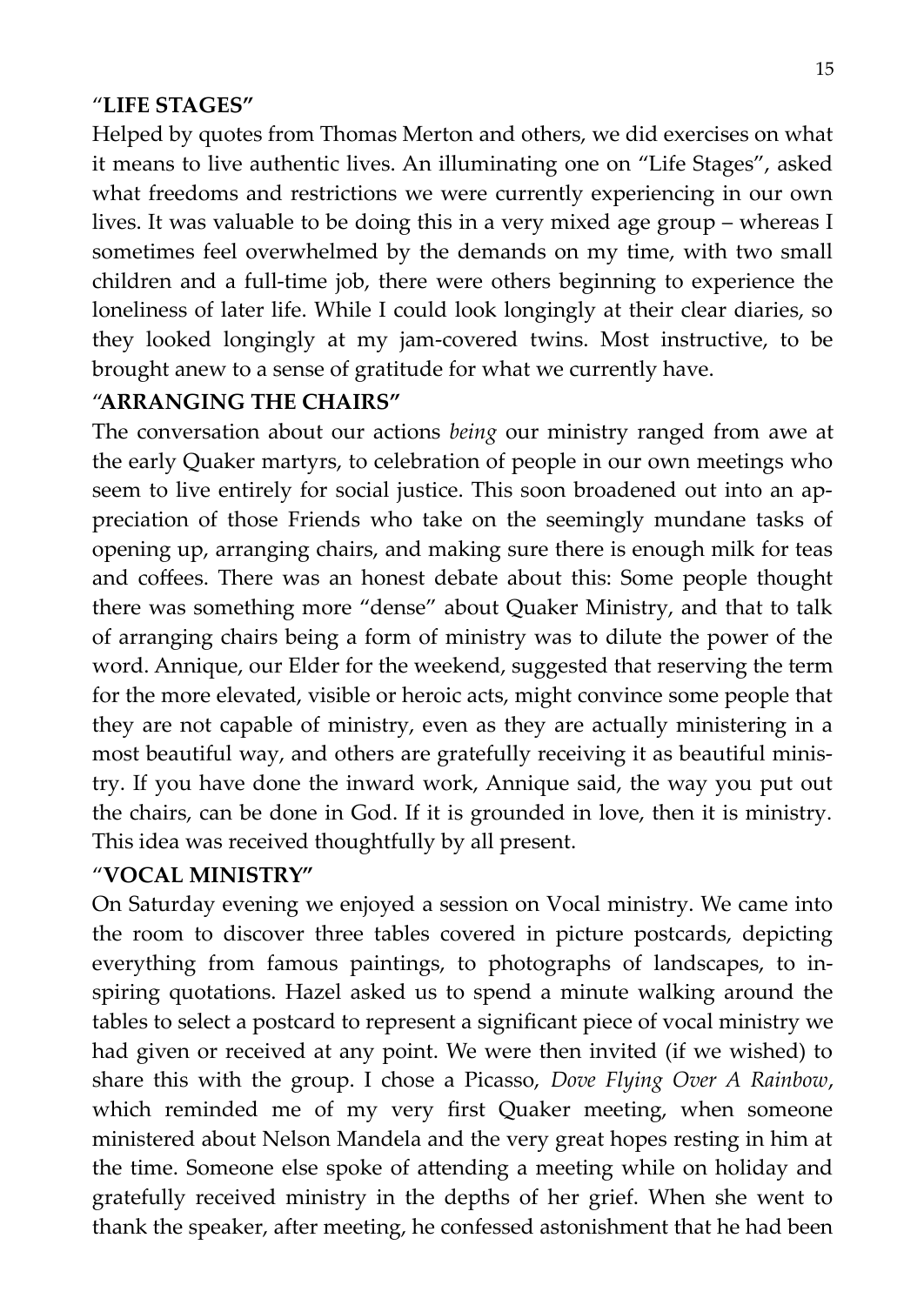given those words to say: the meeting was a tiny mid-week meeting and in all the years of its running, there had rarely been any vocal ministry. They marvelled together. There were several "goose-bumpy" stories of this nature. Some people wanted to talk about problems that can arise with vocal ministry. It seems that in larger meetings, a speaker or speakers can sometimes dominate (not an issue in our rather quiet Polmont meeting). It was agreed that skilful eldering was needed in these cases; respecting the fact that when such problems arise it can be a rich opportunity for a meeting to nurture the dominating person. People shared responses that they had witnessed, some kinder than others. Someone had seen an Elder rise and say with some sternness: "I think our Friend has delighted us long enough". On another occasion someone rose and said "Thank you. I would like to share something" and then stayed quiet. While people waited to hear, the silence deepened and the meeting gathered again.

Annique reminded us that one of the thrilling things about Quaker worship is that it can go wrong! I had never quite thought of it in this way, but of course it is true; when it goes right it is all the more marvellous.

#### "**MINI MEETING FOR CLEARNESS"**

This was the most extraordinary event of the weekend for me. I had read about the process and heard the experiences of Friends who had had meetings for clearness, but this was the closest I had ever come. We were put in groups of three, and given an instruction sheet which explained very precisely what we were to do. One person was the "focus person", *i.e.* the one who was seeking clearness on an issue. The others were there to gently ask questions, not for the focus person to answer vocally, but rather to stimulate their thinking. As it said on the instruction sheet "Your purpose is to help the individual... You are helping them listen to God. Being there prayerfully is a contribution." A time-keeper sat near us and told us when to start and end each phase of the process. Looking back at the instruction sheet, and the extremely tight time restrictions I can scarcely believe what we achieved! This was the process:

*1 minute of silence to centre 3 minutes for the focus person to outline the issue 1 minute for clarification questions 1 minute for silence 8 minutes for open questions 1 minute for silence or prayer 1 minute for transition*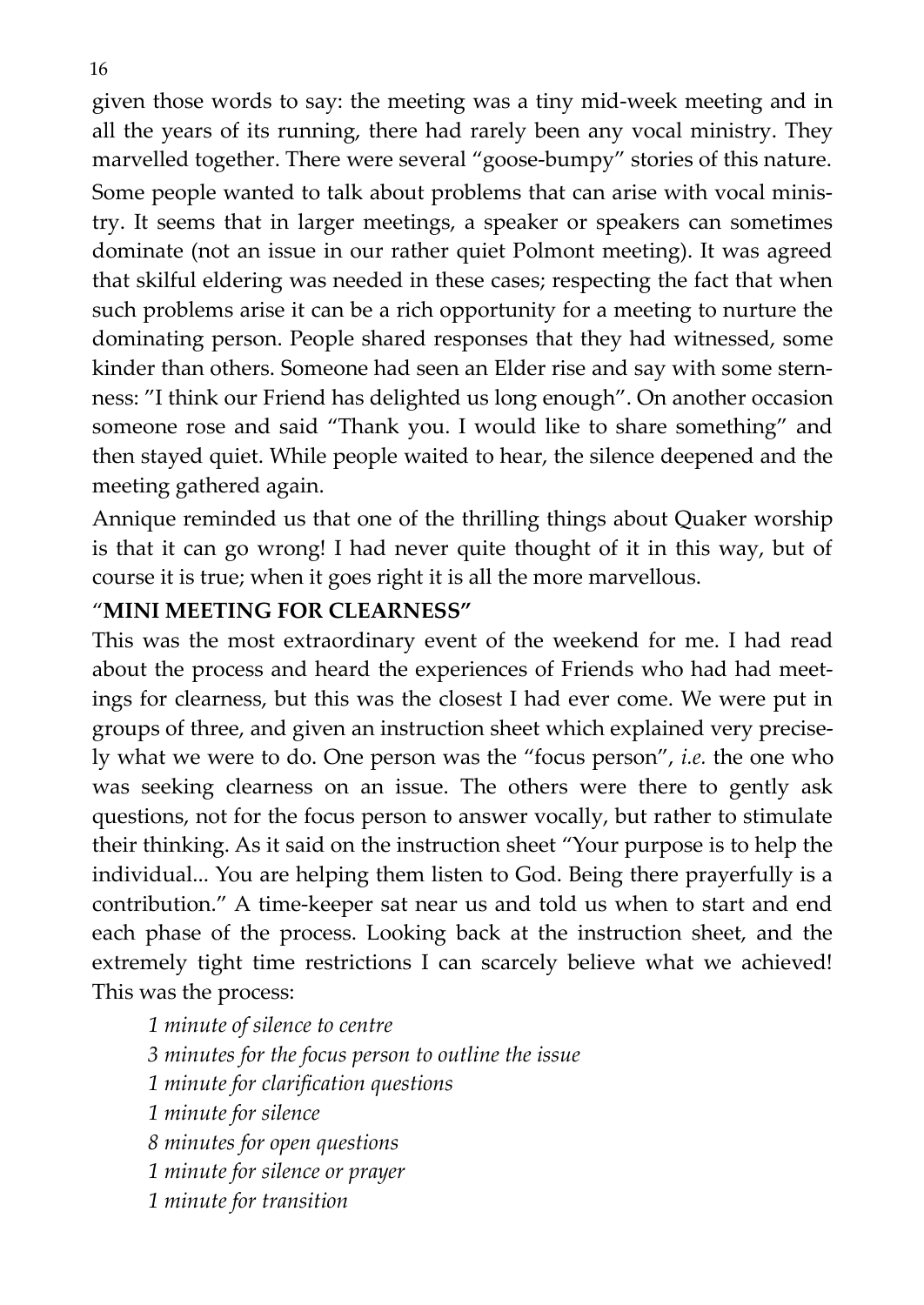In my group, we helped our focus person make a really enormous decision! As the time-keeper brought the session to a close, she threw her hands above her head and cried "Thank you! I know what to do!" The other two of us were amazed; we had been asking our questions with no plan at all, neither of us having had a strong opinion on what we thought she should do, and yet we had accompanied her faithfully in her decision-making process; and she had been given an answer. She was completely elated, and so were we.

To help me prepare this report I was given three questions, which I repeat here with my answers.

#### *What inspired / moved me?*

Some words of Thomas Merton made a big impression on many of us. Patsy provided the text, which reads: "*There is a pervasive form of contemporary violence to which the idealist most easily succumbs: activism and overwork. The rush and pressure of modern life are a form, perhaps the most common form, of its innate violence. To allow oneself to be carried away by a multitude of conflicting concerns, to surrender to too many demands, to commit oneself to too many projects, to want to help everyone in everything, is to succumb to violence. The frenzy of our activism neutralizes our work for peace. It destroys our own inner capacity for peace. It destroys the fruitfulness of our own work, because it kills the root of inner wisdom which makes work fruitful.*"

#### *What does Area Meeting need to think about?*

I think it would be very useful to explore mini meetings for clearness, facilitated by experienced Friends. It is one thing to read about them, or to think one understands the theory, quite another thing to experience the process.

#### *What does Area Meeting need to do?*

I was moved by the offer of a bursary to attend Woodbrooke; I would not have sought it without strong encouragement (almost commands!) from overseers. Perhaps AM could enquire how many people have not been to Woodbrooke. My guess is, that the cost might be a major factor: those eligible for help often do not consider asking because they are used to going without. I know that over the years it has often been mentioned during Notices that there are "funds available" to send people to Woodbrooke, but the fact never really got through to me somehow. Perhaps AM could explore how to encourage people of limited means really to understand that these offers are genuinely for them? It was a wonderful experience and I am thankful for it.

#### **Jessica Paterson**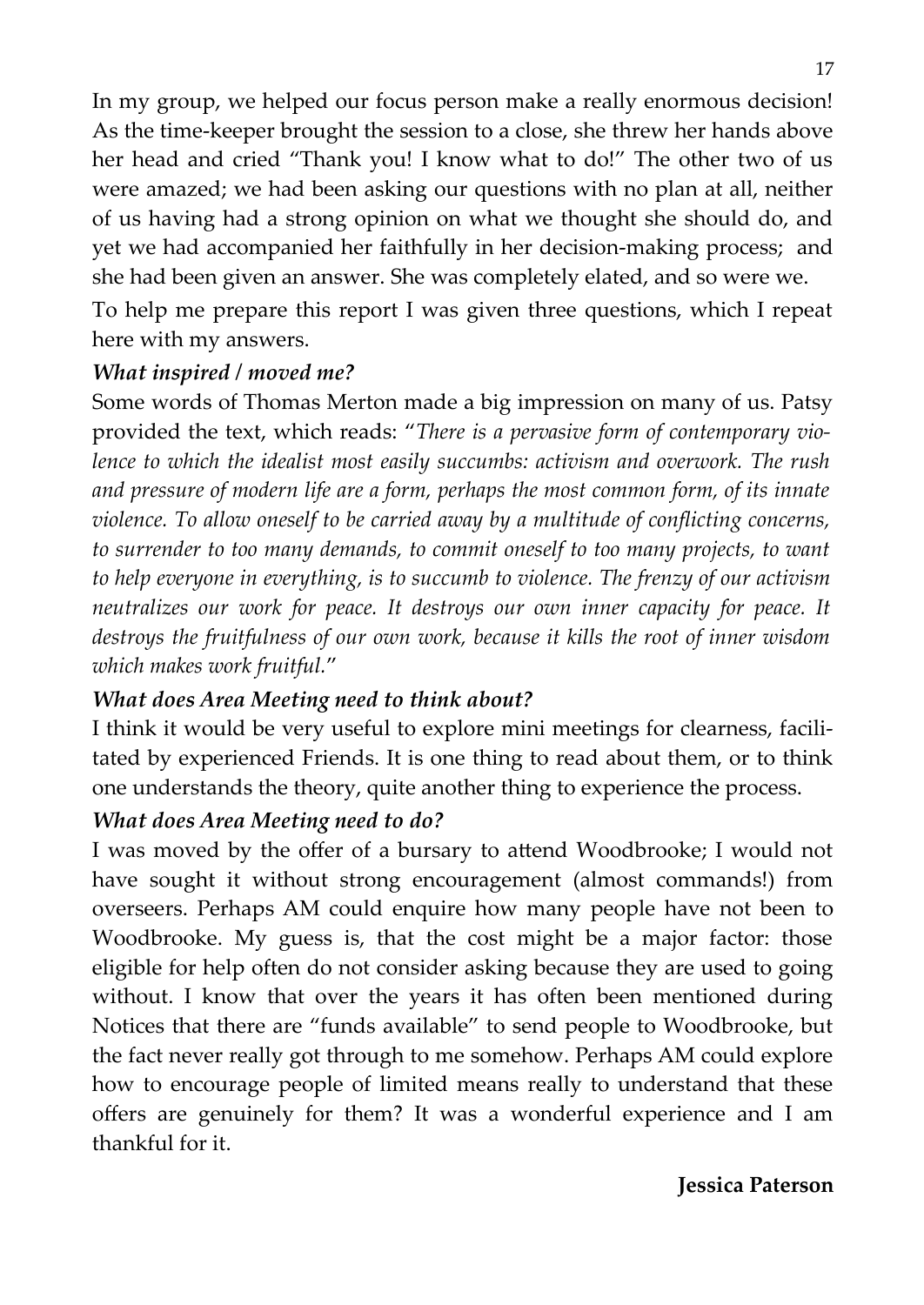# **STIR Group – Final Report**

The STIR (Short-Term Review) group was set up just over a year ago, to look at how Friends in South East Scotland view our Area Meeting. Our aim is to improve the experience of people attending meetings, and to enhance the sense of ownership.

There are six on the group – Jane Pearn from Kelso; Deirdre Armstrong from South Edinburgh; Rachel Fitzgerald and Don Stubbings from Central Edinburgh; and Justin Kenrick and myself from Portobello & Musselburgh. During 2015, we've had a fascinating time visiting almost every local meeting, and holding meetings with most of the committees within Area Meeting.

When we gave an interim report in October, we spoke of the dual aspect of Area Meeting, drawing a distinction between 'Area Meeting the event' on the one hand, and 'Area Meeting the community' on the other. Reflection since then has led us to the view that this is an inadequate description, and we now prefer to present our ideas about Area Meeting as a trefoil, on the lines of the Celtic 'everlasting knot'.

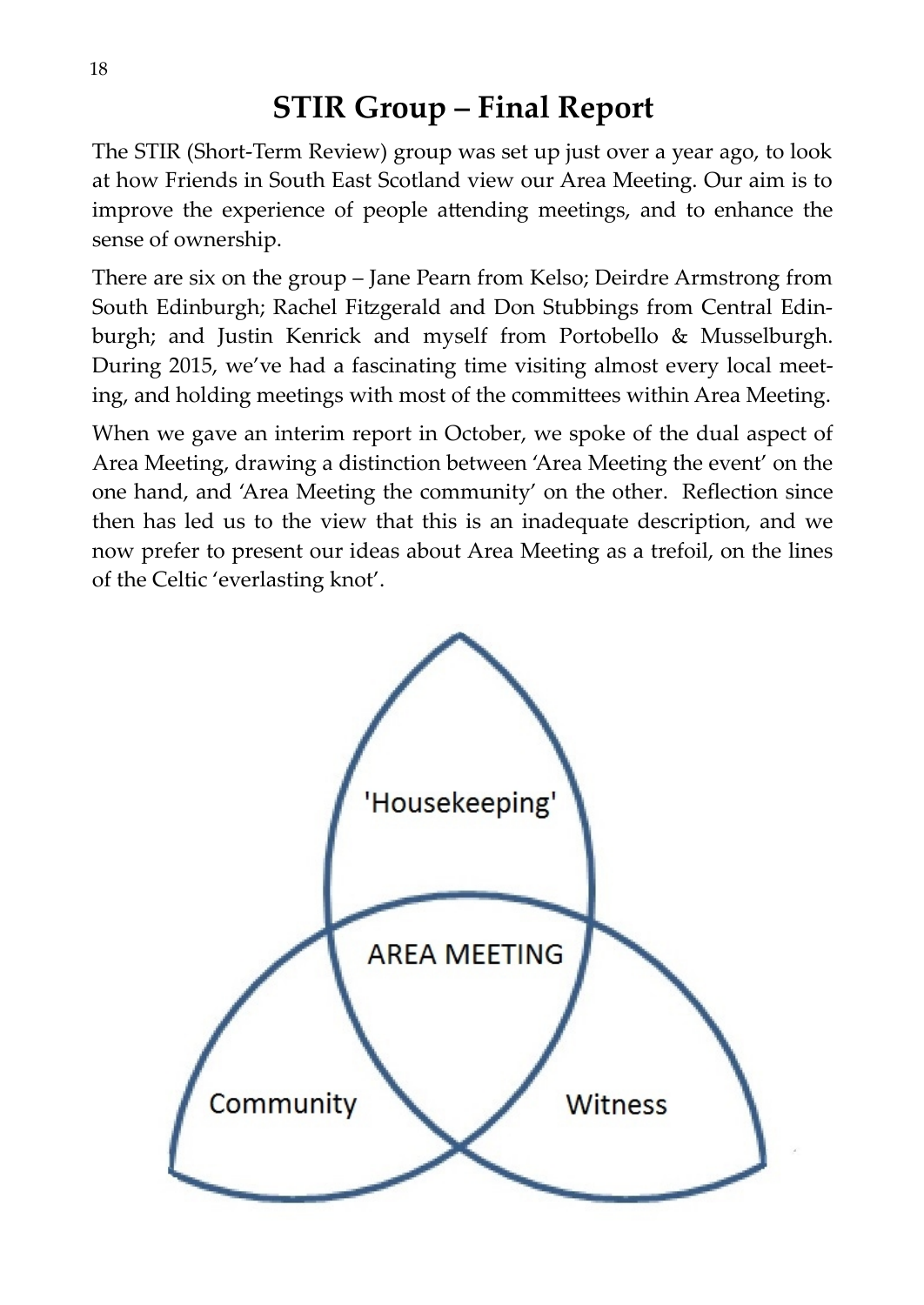In this perspective, Area Meeting brings together the three key elements of the life of Quakers in South East Scotland, all underpinned by the work of the spirit:

- Building the community of Quakers in our area, helping us to know each other, offering love and support wherever we live;
- Encouraging our witness in the world and our own and each other's spiritual growth;
- Doing the necessary 'housekeeping' that underpins the maintenance and nurture of Quaker worship and traditions in our area.

The key conclusion of our discussions is that many feel that the last of these has become over-dominant in the way Area Meeting the event takes place – and so our trefoil is out of balance. We have asked people what their priorities are, and their visions for the future, and very few are about more effective administration – they are about how we share our Quaker approaches to peace, social justice, better economics and spiritual growth.

The **way** we hold our meetings is important only insofar as it promotes these.

If balance is to be re-established, we need to identify ways in which our structures and practice nurture all three essential elements, providing space for the different skills and enthusiasms of all to flourish – our members, attenders, children and contacts with kindred spirits and fellow-travellers.

At Area Meeting in February, we will present the conclusions of our work, and make the case for a re-balancing process. There will be an opportunity to discuss this in small groups, and to think through the consequences together. The STIR group will then take away the responses, with a view to bringing proposals for change to a future Area Meeting.

This is not a finished process – there is plenty of opportunity to influence things. If you can't get to AM in February to take part, we are very glad to have any views or insights you may want to offer in writing: write to my address in the Book of Members, or email me at [mandolin.alastair@gmail.com.](mailto:mandolin.alastair@gmail.com)

#### **Alastair Cameron**

**T**<sub>*TIR*</sub> *up, we beseech thee, O Lord, the wills of thy faithful people, that they plenteously bringing forth the fruit of good works, may of thee be plenteously*<br>*rewarded, through Jesus Christ our Lord. Amen* 

**\_\_\_\_\_\_\_\_\_\_\_\_\_\_\_\_\_\_\_\_\_\_\_\_\_\_\_\_\_\_\_\_\_\_\_\_\_\_\_\_\_\_\_\_\_\_\_\_\_\_\_\_\_\_\_\_\_\_\_\_\_\_\_\_\_\_\_\_\_\_\_\_\_\_\_\_\_\_\_\_\_\_\_\_\_\_\_\_\_\_\_\_\_\_\_\_\_\_\_\_\_\_\_\_\_\_\_\_\_\_\_\_\_\_\_\_\_\_\_**

*The Book of Common Prayer*, 1662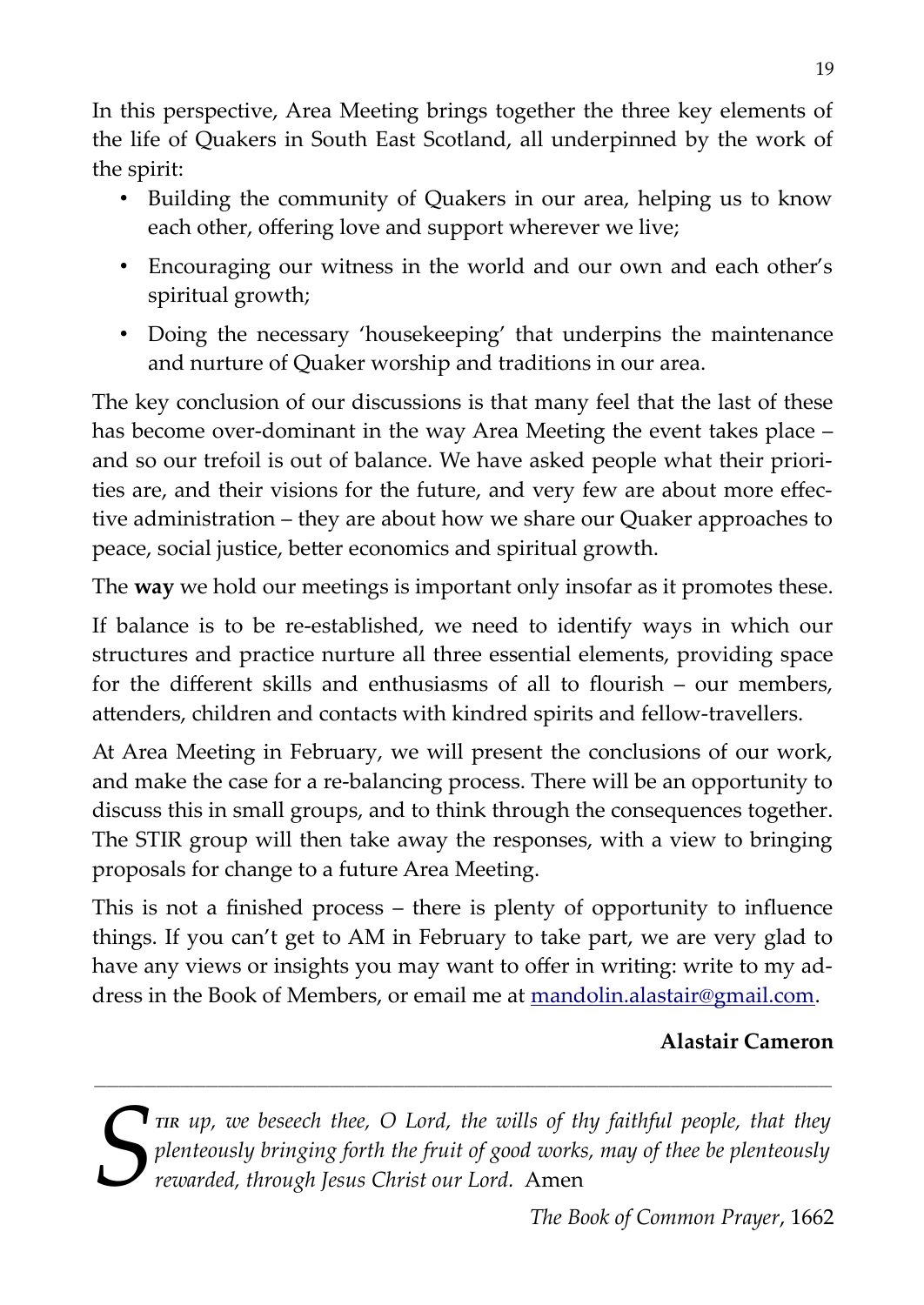## **Northern Friends Peace Board**

At a conference in York in January 1913, Friends from the Quarterly Meetings of Yorkshire, Lancashire & Cheshire, Cumberland and Westmorland agreed to establish a "permanent peace board" (originally of 18 members with a full-time Organising Secretary), with the *special duty … to advise and encourage Friends in the North, and through them their fellow Christians and citizens generally in the active promotion of peace in all its height and breadth.* They were motivated by the accelerating arms race between the European powers, a deteriorating international situation and an increasingly militarised society at home; in their first annual report, they wrote: *We are determined to maintain, as an integral part of our religious faith, our abhorrence of war, and not to whittle down in any way our testimony that that it is a violation of the divine laws of human fellowship.* The outbreak of war a few months later reshaped how this determination was put into effect: the Board was involved in supporting detained 'enemy aliens' and, later, conscientious objectors, while continuing to produce literature and posters under the difficult conditions of wartime censorship.

Fifty years later, literature and posters were what made me first aware of the Northern Friends Peace Board – I suppose others remember too the cover of the booklet *Orange & Green*, with the two donkeys, although I only learned later how influential its analysis of the situation in Ulster had been – and I first served on the Board as a representative for what was then East Midlands of Scotland Monthly Meeting in the early 1980s. When I started my current stint, representing South East Scotland Area Meeting, it was good to see that, as on the last occasion I had been at a Board meeting in Edinburgh, Geoffrey Carnall was there; less good that we were hearing about a 'new' CND publication, *Fortress Scotland*, the first edition of which had actually appeared thirty years before, during my first period of Board membership.

In most respects the NFPB of the 20-teens is very different from what it was in the 1980s, however. The focus of those years, when Rowland Dale was secretary, was on the Cold War and the nuclear threat, almost to the exclusion of all else: Leonard Bird, a member from Hull, produced his book *Costa Rica: a Country Without an Army* with NFPB support, but otherwise attention was devoted to East-West relations. Board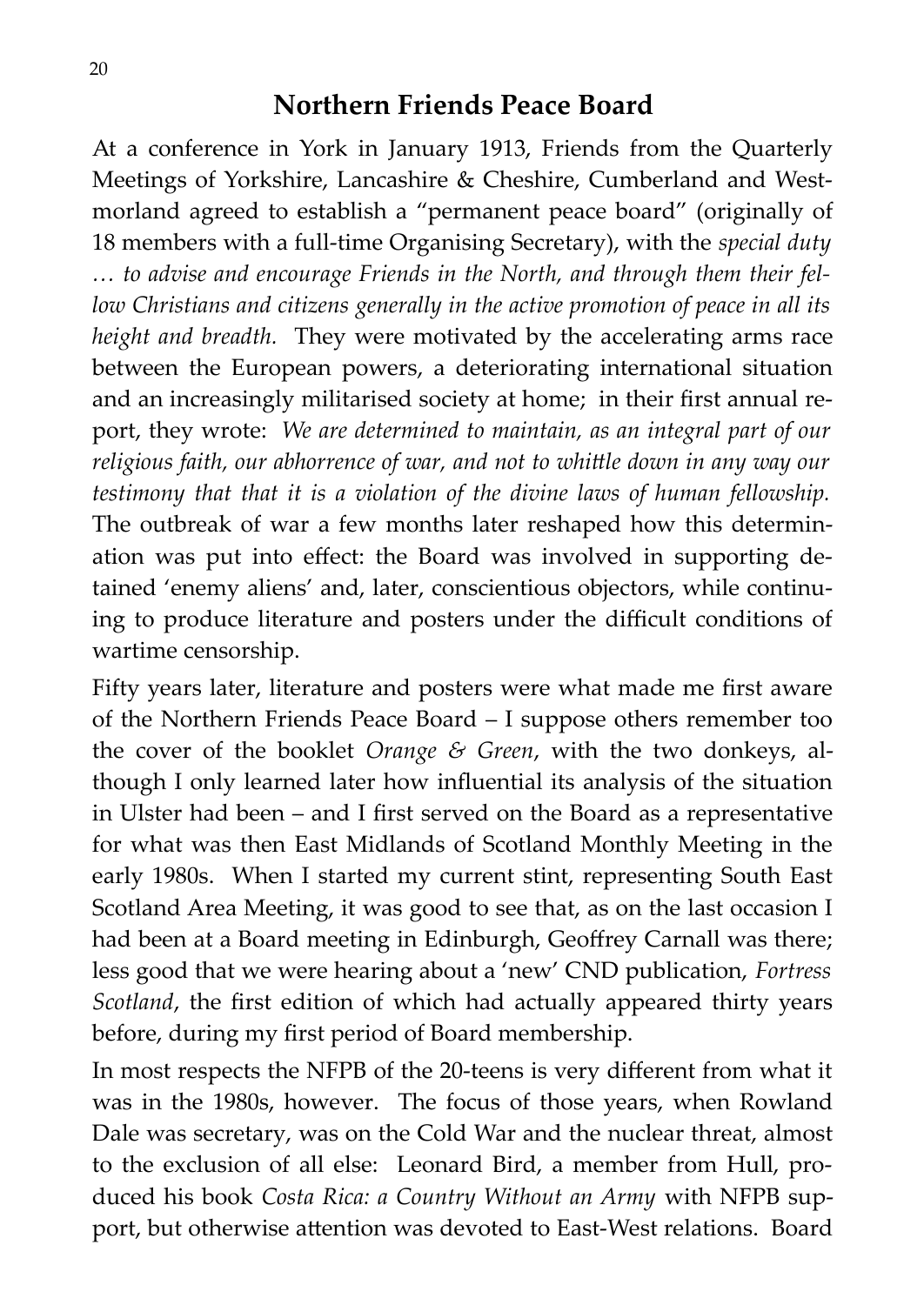members visited Moscow and Leningrad (attracting virulent criticism in the *Yorkshire Post*); a delegation from the Soviet Peace Committee came to Scotland and Northern England; and a booklet *Towards a Quaker View of 'Russia'* was published. However other aspects of the "height and breadth" of peace were perhaps neglected, and a shift in priorities took place in the mid-80s, when the 'secretary' became a 'co-ordinator', the 'chairman', a 'clerk', and there was a conscious effort to return to the principles of the founding minute. My memory is that despite the presence of such formidable Friends as Jessie Baston of Sheffield and Eva Pinthus of Leeds, the Board membership of the early '80s was predominantly male; and I think that, apart from myself, Colin Hunter of Bradford was the only regular participant under 40. Nowadays, the gender balance, at least, is very different, although probably, still, more members are grey-haired than not.

Board meetings are still peripatetic, but nowadays, I am glad to say, at least one a year is in Scotland; and setting out from Edinburgh, rather than stationless St Andrews, all the venues have been accessible without having to stay away overnight. The agenda usually includes some item of local concern or interest – in Huddersfield, we heard from Cyril Pearce about his researches into war resistance in the town in 1914-18 (since published in the revised edition of his *Comrades in Conscience*) although more usually it is a Friend or Friends from our host meeting. At one meeting (at Darlington in 2012) our guest speaker was unable to attend through being in prison! - a thirteen-day sentence for her part in a 2009 protest against bombing in Afghanistan.

The Board has, at any one time, a number of projects which will result in conferences and other events, or publications, or both: present themes include *Sustainable Security; Challenging Militarism; Peacebuilding.*

#### **Alan Frith**

*This report, prepared for but not delivered at the last AM, appears now because the Board will have met again before the next* Sesame; *I hope to include a note of the March meeting in issue 202. Area Meeting is currently looking for a second NFPB rep. – could it be you?*

**\_\_\_\_\_\_\_\_\_\_\_\_\_\_\_\_\_\_\_\_\_\_\_\_\_\_\_\_\_\_\_\_\_\_\_\_\_\_\_\_\_\_\_\_\_\_\_\_\_\_\_\_\_\_\_\_\_\_\_\_\_\_\_\_\_\_\_\_\_\_\_\_\_\_\_\_\_\_\_\_\_\_\_\_\_\_\_\_\_\_\_\_\_\_\_\_\_\_\_\_\_\_\_\_\_\_\_\_\_\_\_\_\_\_\_\_\_\_\_\_\_\_\_\_\_\_\_\_\_\_\_\_\_\_\_\_\_\_\_\_\_\_\_\_\_\_\_\_\_\_\_\_\_\_\_\_\_\_\_\_\_\_\_\_\_\_\_\_\_\_\_\_\_\_\_\_\_\_\_\_\_\_\_\_\_\_\_\_\_\_\_\_\_\_\_\_\_\_\_\_\_\_\_\_\_\_\_\_\_\_\_\_\_\_\_\_\_\_\_\_\_\_\_\_\_\_\_\_\_\_\_\_\_\_\_\_\_\_\_**

*EDINBURGH PEACE & JUSTICE CENTRE has moved. Its new address is* **5 Upper Bow, Edinburgh EH1 2JN**  *(next to the Meeting House at 7 Victoria Terrace); tel.* **0131 629 1058***; email* **[contact@peaceandjustice.org.uk](mailto:contact@peaceandjustice.org.uk)***; Twitter* **@EdinPandJ**.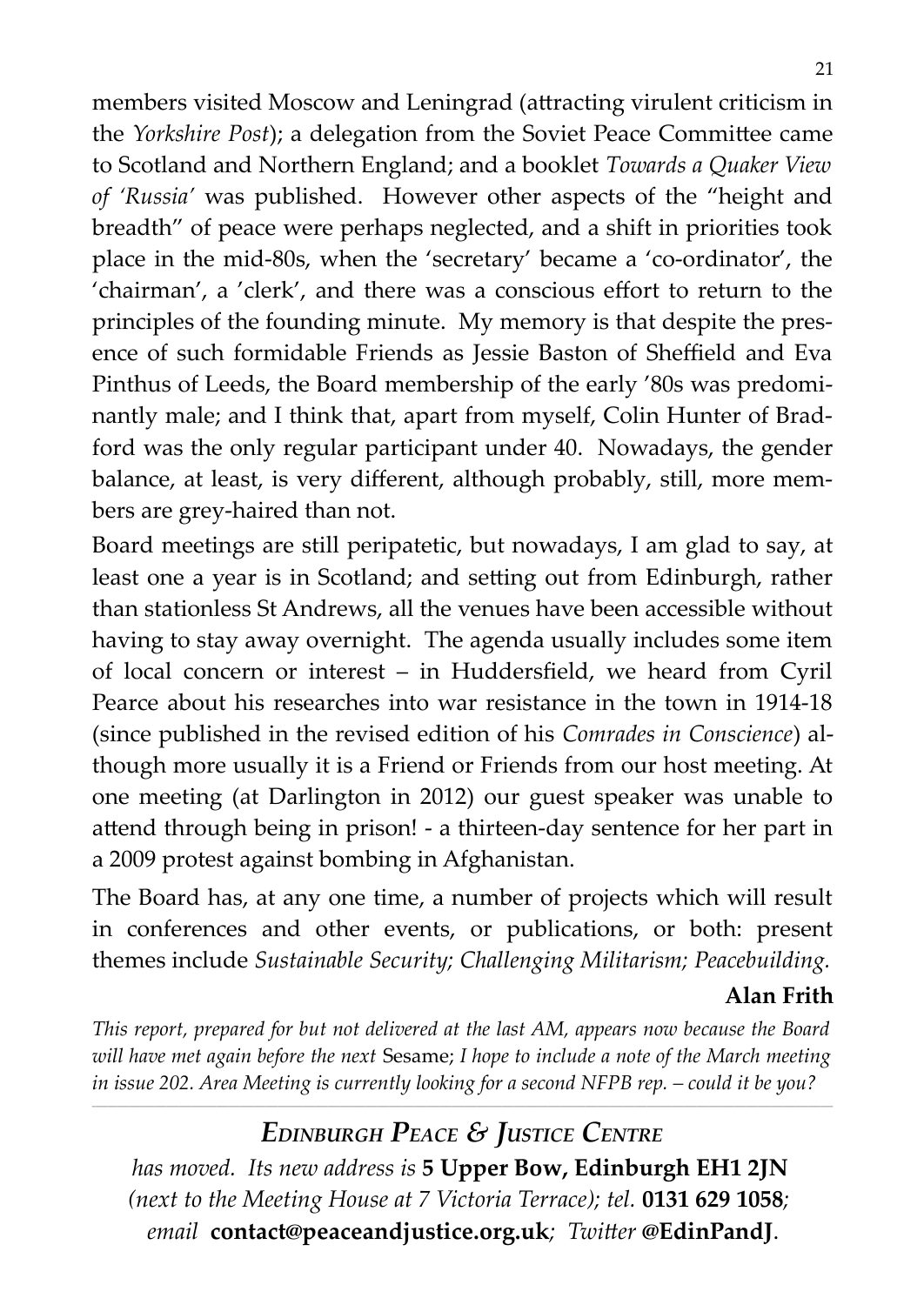## **Minutes of Area Meeting held at 2 pm on Sunday 10 January 2016 at the Open Door, South Edinburgh**

#### **2016/01/01 Worship**

During our opening worship *Quaker Faith & Practice* 21:23 has been read to us. We have reflected on Jesus' question in the Sermon on the Mount, "If ye salute your brethren only, what do ye to excess?" [*Matt. 5:47, as cited by Phyllis Richards, 1949*] Though the world deems it foolish, might we seek the Grace of God to love to excess?

We have remembered with thanksgiving the life of Elisabeth Seale Carnall, who died on 23 December 2015, and that of Andrew Morton, who died on 7 January 2016. In our worship, we have upheld their families and friends as they mourn their passing.

#### **2016/01/02 Introductions**

We have ensured those present know each other's names and meetings. The attendance will be recorded in the concluding minute.

**2016/01/03 The minutes of our last meeting**, held on 28 November 2015 in Portobello, have been signed and entered in the minute book.

#### **2016/01/04 Matters arising**

**a) Edinburgh Interfaith Association** (Minute 2015/11/08 refers) We expect our nominations committee to bring a suggested name for our representative to our next meeting.

#### **b) Representative to Junior Yearly Meeting** (Minute 2015/11/13b)

Immediately after our last meeting, where we failed to appoint a Young Friend to attend Junior Yearly Meeting, **Callum Booth Lewis** offered his name. He was appointed by our between-meetings procedure and a note to this effect has been inserted in the minutes of our November 2015 meeting.

*(\*\** **Mairi Jones** *(Central Edinburgh) has now also asked to attend JYM. Having ascertained that spaces were still available, she was also appointed, on 12 January by between-meetings procedure, to attend.)*

#### **2016/01/05 Sharing the life of our Local Meetings**

At the invitation of the clerks, our Local Meetings have, since September 2014, been sharing with us in turn something of their meetings' lives. Eight of the nine have now reported, with Tweeddale, whose report has been delayed, due to take their turn in July this year.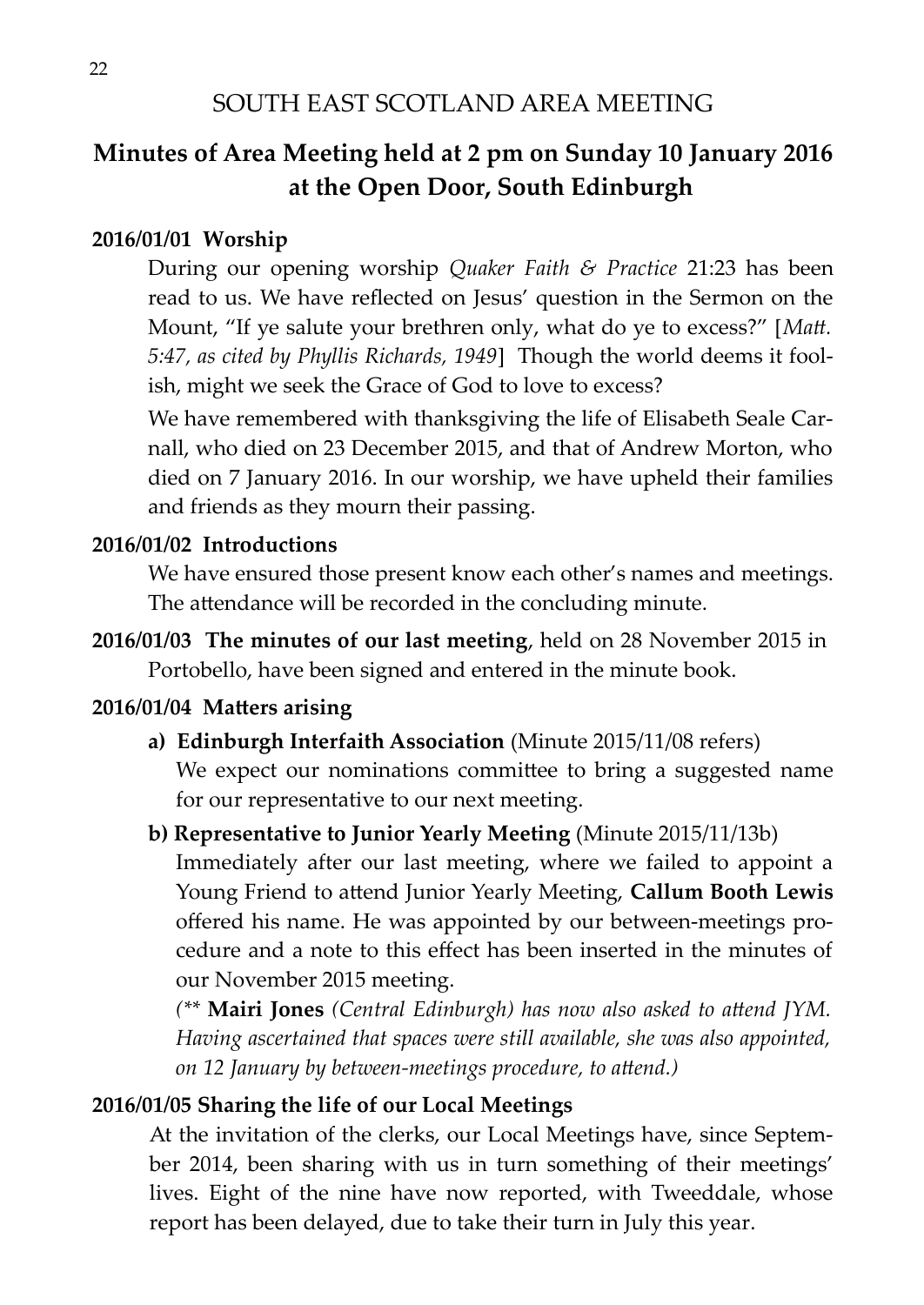We agree that this has been a helpful process, not only to those receiving the reports but also to local meetings preparing for them. We agree to repeat the cycle, starting in early 2017.

#### **2016/01/06 Meeting for Sufferings**

Henry Thompson's report on the residential Meeting for Sufferings, held at Woodbrooke from 4 to 6 December 2015, has been published in *Sesame*. Residential meetings are held early in each triennium.

The matter of responding centrally to concerns about TTIP (the Transatlantic Trade and Investment Partnership) was raised but not agreed.

Henry pointed us to the trial vibrancy project, which will see 'vibrancy officers' in three locations around the country for three and a half years. Janet Grimwade has reminded us of the project's purpose and we understand one aim is to share ownership of Yearly Meeting work with the regions. We look forward to learning more and we hope that the project will strengthen the work which will follow from our STIR review. We were reminded by another Friend that meeting for worship is at the heart of our life and is the source of each Meeting's vibrancy.

About half of the meeting was devoted to reflection on the status and state of Area Meetings, with widespread unease about their effectiveness leading to reviews such as the one we are currently undertaking and which will be under consideration at our next meeting.

#### **2016/01/07 Nominations priorities**

Our nominations committee, in consultation with other experienced friends, has drawn up a guidance schedule prioritizing Area Meeting appointments and indicating which posts are suitable for the appointment of attenders and which should be reserved for members only.

We thank the committee for its work and ask that the guidelines it provides should be followed. We note that our nominations committee intends to hold its meetings around the Area Meeting to help all Local Meetings to engage with the nomination and appointment process. We also note that it is helpful, when appropriate, to invite Friends to volunteer their names when tasks need to be done.

#### **2016/01/08 Our prison ministry**

Margaret Mortimer, our appointed prison minister who is now completing two triennia of service, has shared with us something of the work she does on our behalf at Edinburgh Prison. [*See p. 8*]

The main threads of her work have remained substantially unchanged over the last year. 33 newly remanded prisoners have requested finan-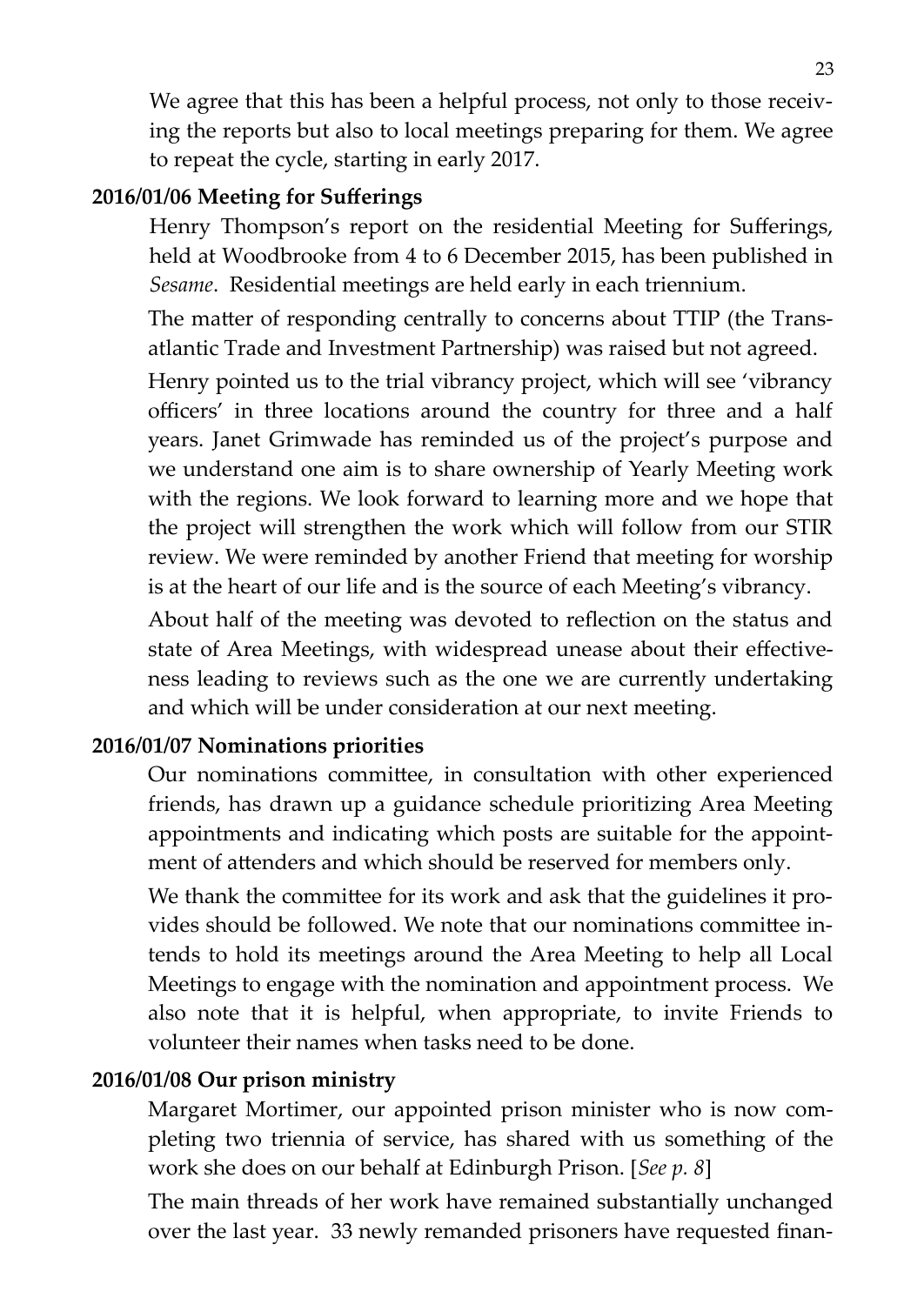cial help and £260 has been shared with them in small grants, a service which is much appreciated by both prisoners and chaplains. A good relationship has been maintained with the Visitors' Centre, where the gift of good quality art materials and a table and chairs for the play area, costing in total £218, have also been appreciated. Margaret has also been able to respond very effectively to a request for books by exploiting her links with former colleagues in the City Library Service.

Security has been noticeably tightened, but despite that the prison is far more welcoming than used to be the case, thanks to good work by the prison service. There is a possibility that in the future we may be able to help facilitate worship groups, and the suggestion of Quaker chaplaincy is being broached by representatives of General Meeting for Scotland.

We thank Margaret Mortimer warmly for her report and for all the prison work she has done on our behalf.

#### **2016/01/09 Haig Fund Red poppies - a Local Meeting concern**

We have received the following minute from East Lothian LM:

#### *Minute 2015/20 Sale of red poppies at 7 Victoria Terrace*

*Our AM clerk passed on our concern to the clerk of the Management Committee about the prominence and sale of red poppies at the Edinburgh Meeting House which we felt gave out the wrong message, especially whilst we are acting on our concern about growing militarisation in schools.*

*Having read her reply which recognised that there are differing views on the matter, we agree to ask our clerk to contact AM clerk with the request now that this matter be brought to Area Meeting so there can be a full and careful consideration of the issues involved. We ask Elisabeth Wilson to introduce this on our behalf at Area Meeting and we send this minute to Area Meeting.*

Elisabeth has spelled out the reasons for the East Lothian concern and countered arguments made defending the purchase and sale of red poppies, pointing out the role the British Legion has in supporting militarism. Others feel it is right that we should sell both red and white poppies, thus showing sensitivity to those who have suffered as the result of war.

The view was shared that, while the message of the red poppy may at one time have been 'Lest we forget', it is now understood much more to be a symbol of support for militarism and the military, and we have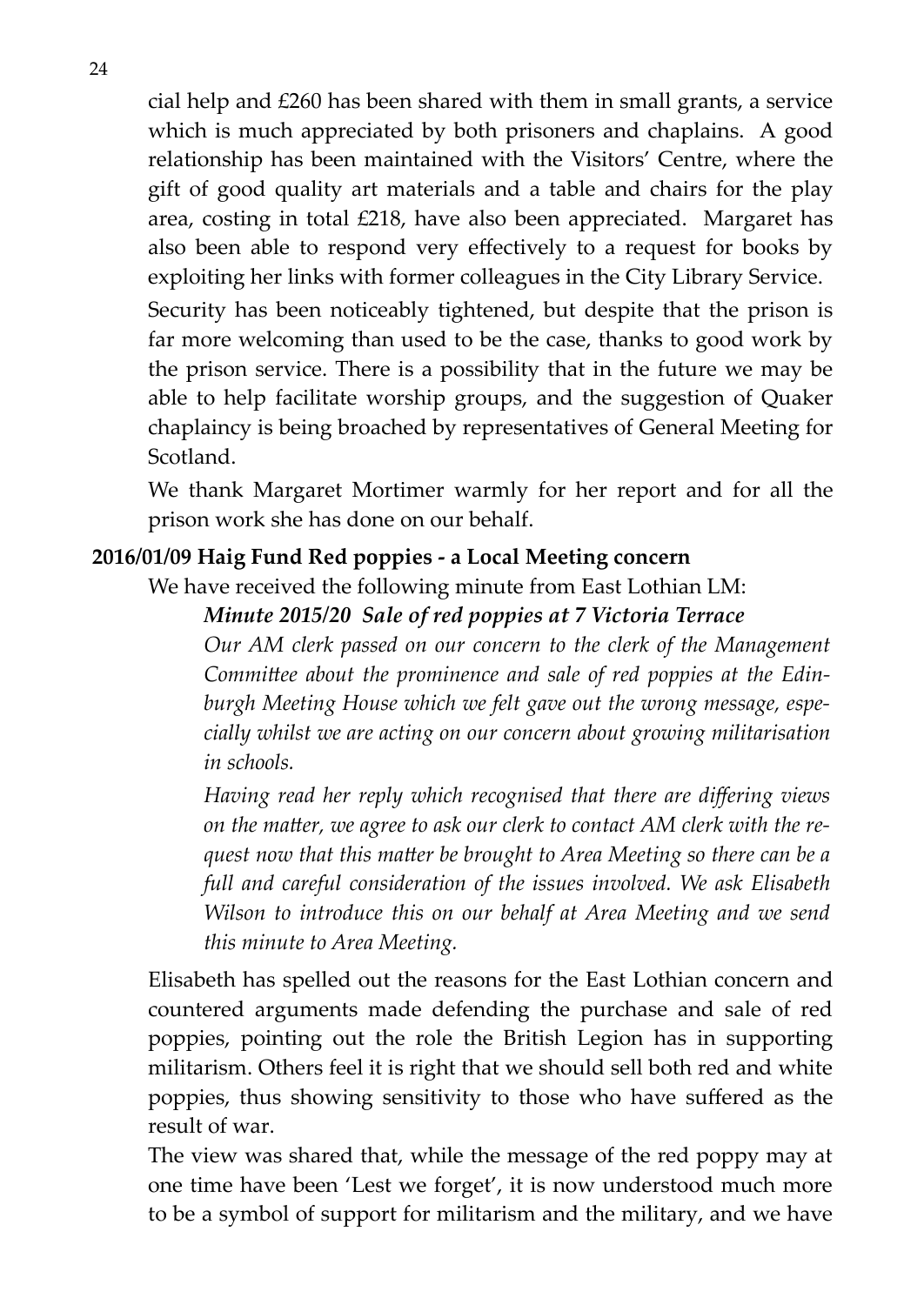been told that red poppy events are sponsored by arms manufacturers. In a changing world, the meaning of the red poppy has moved on. Its use with children and in schools is seen to encourage a wrong attitude to war and a warped understanding of heroism.

We find we are not united in our response to East Lothian Meeting's minute and will return to the matter later in the year.

#### **2016/01/10 What is Quaker ministry? - report of a Woodbrooke course**

Jessica Paterson, attender at Polmont Meeting, represented us, with Cath Dyer, also of Polmont, on the course *What is Quaker Ministry?* held at Woodbrooke in November 2015. Her written report has been submitted for the next issue of *Sesame*. [*See p. 14*]

The focus on Friday evening and Saturday was on how the actions of our lives can be lived and experienced as ministry. Quotes from Thomas Merton and others illuminated a session on 'life stages', exploring what it means to live an authentic life in differing circumstances. Participants were reminded that ministry can lie in mundane acts of caring and kindness and is not restricted more visible, vocal or heroic acts.

The most extraordinary event of the weekend for Jessica was the experience of a mini meeting for clearness, something she had heard about but not previously experienced. She asks if it would be helpful for the Area Meeting to explore greater use of such mini meetings for clearness.

Jessica very much appreciated that Area Meeting made it possible for her to attend this course and hopes we will encourage others of limited financial means to understand that our bursary fund is genuinely for them.

We thank Jessica for this wonderful report.

#### **2016/01/11 Membership matters**

#### **a) Transfer of membership**

**Anthony and Sue Buxton**, until recently managers of Edinburgh Meeting House, have moved to Findochty, Buckie, and will be worshipping with Forres meeting. They have requested that their membership be transferred to North Scotland Area Meeting. We ask our assistant clerk (membership) to send the necessary certificate of transfer, and wish Anthony & Sue well in their new home. [*See note on p. 2*]

#### **b) Record of death**

We record the death of **Elisabeth Seale Carnall**, a long time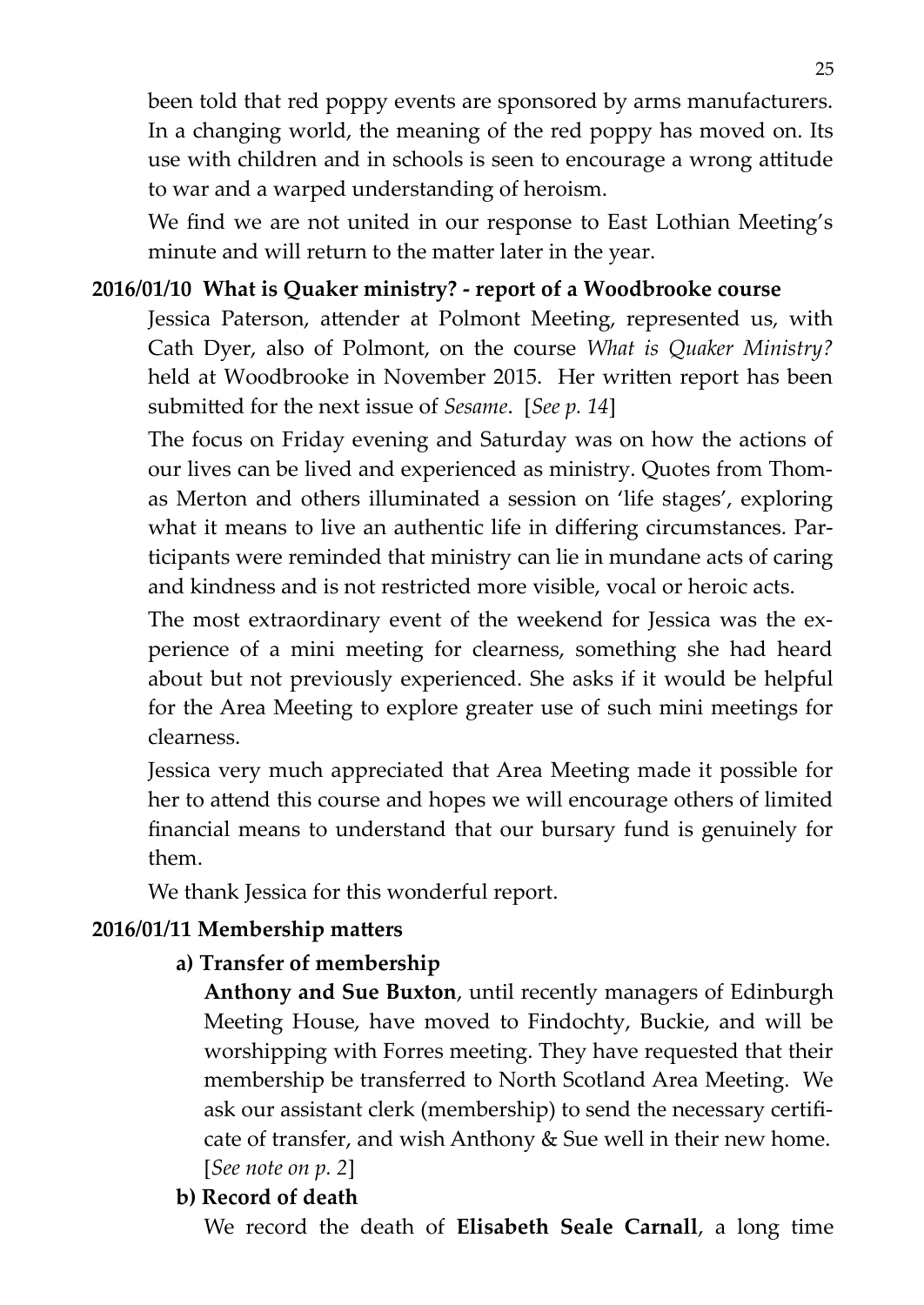member of Central Edinburgh meeting, on 23 December 2015. We note that Elisabeth's funeral and memorial meeting for worship will take place at the Quaker Meeting House, 7 Victoria Terrace, Edinburgh at 2.30 pm, on Saturday 30 January 2016. We ask Central Edinburgh local meeting to prepare a memorial minute outlining Elisabeth's life and service.

#### **2016/01/12 Appointments**

- **a) Quaker Peace and Social Witness Central Committee** We record that **Liz Law** (Central Edinburgh) has been appointed to QPSWCC for a second triennium.
- **b) Conference on reading** *Quaker Faith & Practice***, Woodbrooke, 22- 24 April 2016.**

We appoint **Janet Grimwade** to represent us at this conference.

- **c) National Outreach Conference ('Catching Light') 12-14 February** We appointed Katrina McCrea and Max Marnau to represent us at this conference [*2015/10/05b*] but Max Marnau is now prevented. We appoint **Margaret Mortimer** (Central Edinburgh) in her place.
- **d) Representatives to General Meeting, 5 March 2016 in St Andrews** We appoint the following to represent us at General Meeting for Scotland on 5 March: **Alison Burnley**, **Jane Pearn** and **John Phillips** and ask Jane Pearn to write reports of that meeting for *The Scottish Friend* and *The Friend.*
- **e)** The following names have been brought to us by our nominations committee, all to serve from January 2016 to end of December 2018:
	- 1) Pastoral Care & Oversight **Meg Gustaves** (East Lothian)
	- 2) Elders **Mark Bitel** (Central Edinburgh)

 **Simon Jackson** (Central Edinburgh)

 3) John Wigham (Enjoyment) Trust – **Melissa Richards** (Central Edinburgh)

These names being acceptable, we appoint them accordingly.

#### **f) Completion of service**

- 1) Doreen Dodd (East Lothian, Elder), Pauline Browell-Hook (Central Edinburgh, Trustee) have asked to be released from service and we do so.
- 2) We note that Hilary Davies (South Edinburgh, John Wigham (Enjoyment) Trust), Marianne Ferguson Rice (Central Edinburgh, Overseer) and Laurie Naumann (Central Fife, Trustee)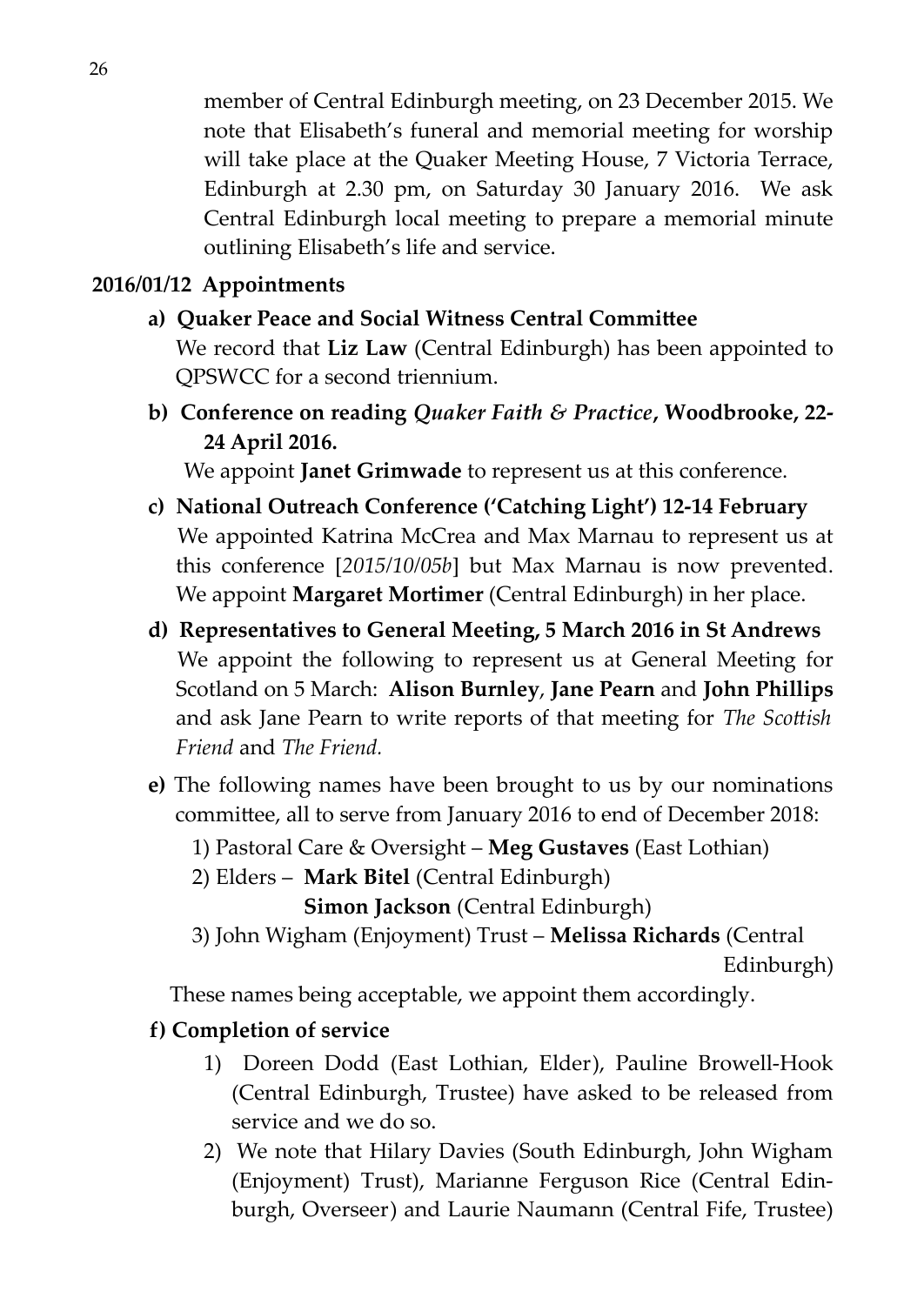have completed their terms of service. We thank them all for their service to the Area Meeting.

#### **2016/01/13 Correspondence and notices**

- **a) The Book of Discipline Revision Group** will be meeting in Edinburgh at the end of January and have given an open invitation to Friends to join them in Edinburgh Meeting House on Friday 29 January between 3 and 5 pm.
- **b) Yearly Meeting 2016.** This will be held from 29-30 May at Friends House in London. The Spiritual Preparation document will be published in February and all Friends, not just those hoping to be in London, are encouraged to engage with the issues under consideration. Friends wishing to attend are asked this year to register *in advance*. We will return to this matter at our next meeting.
- **c)** We have received details of a series of workshops on creativity and spirituality being organized by The Kindlers.

#### **2016/1/14 Closing minute**

31 members and three attenders, representing eight Local Meetings, have attended all or part of this Area Meeting, as indicated below:

| Central   | Central Fife | East Lothian | Kelso     | Penicuik       |
|-----------|--------------|--------------|-----------|----------------|
| Edinburgh |              |              |           |                |
| 14        |              |              |           |                |
| Polmont   | Portobello & | South        | Tweeddale | Other Area Mtg |
|           | Musselburgh  | Edinburgh    |           |                |
| $1+1A$    |              | $8+1A$       | -         | -              |

(Signed) **Phil Lucas, Clerk**

## **Thought for the month**

The musician DONALD SWANN (best known for his partnership with Michael Flanders, which produced 'The Hippopotamus Song' among many others) was a pacifist and former member of the Friends Ambulance Unit, but not himself a Quaker, and so observed times and seasons as we do not . . .

*I remember deciding [at Oxford after the War] that I was becoming altogether too austere, and I took up smoking for Lent. I used to have one Balkan Sobranie per day, and it reminded me that this world must at no cost be spurned altogether.*